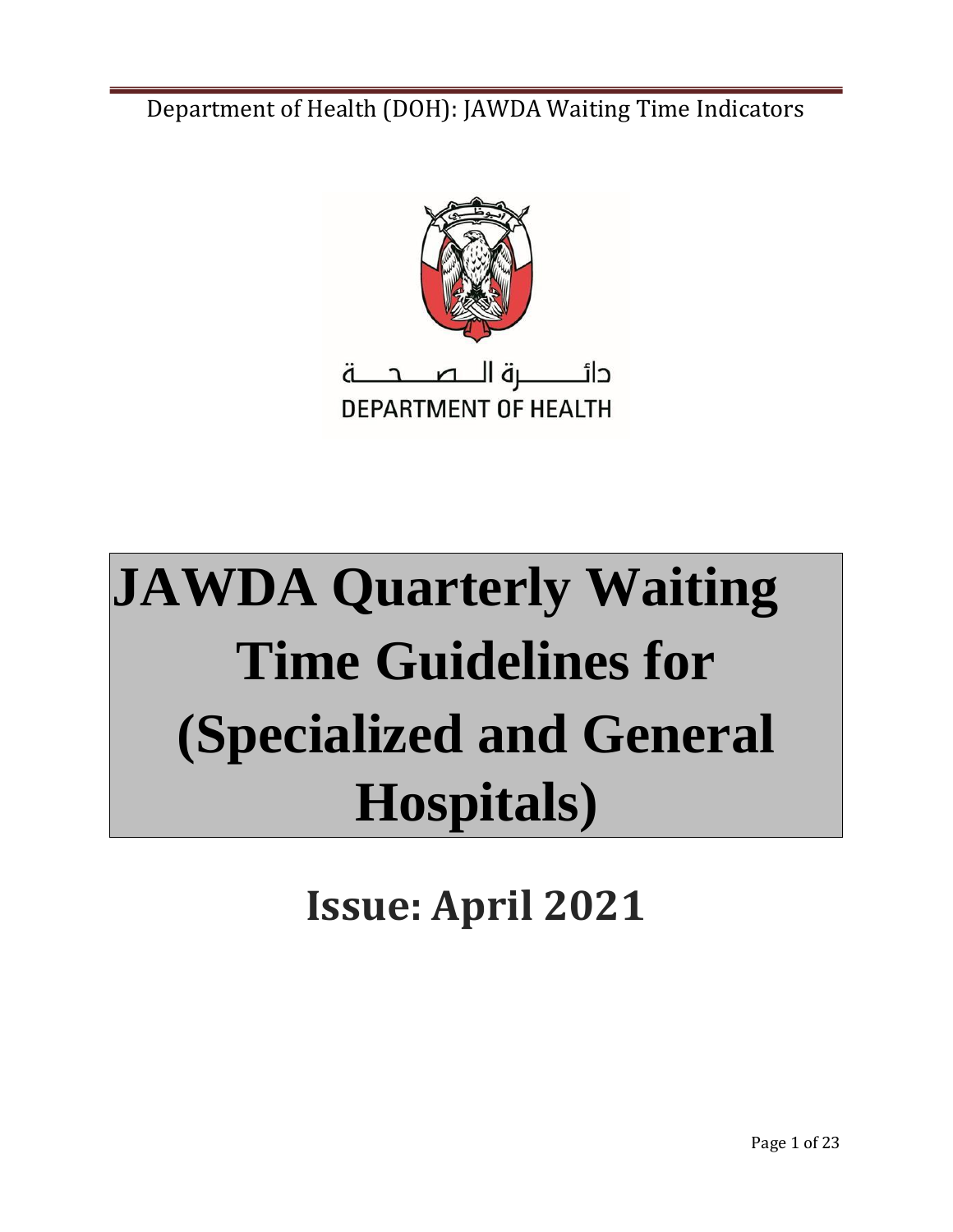# **Table of Contents**

| Door to Balloon (PCI) waiting time for patients suspected with Acute Myocardial        |
|----------------------------------------------------------------------------------------|
| Seeing a doctor in emergency department or urgent care center (Door to Doctor Time) 13 |
| Registration to leaving emergency department or urgent care center (Door to Door       |
| 24 hours - Re attendance rate to emergency department or urgent care center 15         |
|                                                                                        |
|                                                                                        |
|                                                                                        |
|                                                                                        |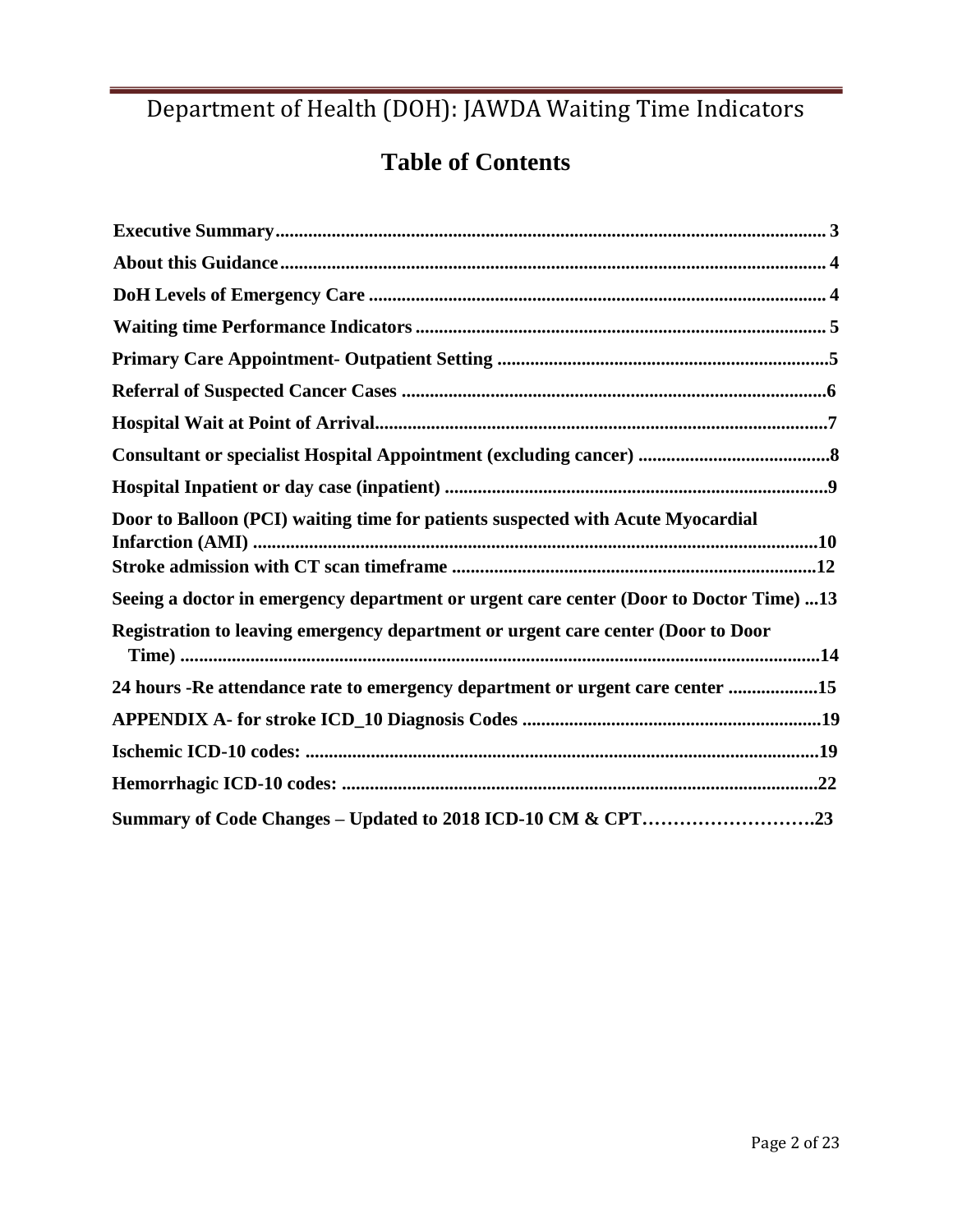### <span id="page-2-0"></span>**Executive Summary**

The Department of Health– Abu Dhabi (DOH) is the regulatory body of the healthcare sector in the Emirate of Abu Dhabi and ensures excellence in healthcare for the community by monitoring the health status of its population.

The Emirate of Abu Dhabi is experiencing a substantial growth in the number of hospitals, centers and clinics. This is ranging from school clinics and mobile units to internationally renowned specialist and tertiary academic centers. Although, access and quality of care has improved dramatically over the last couple of decades, mirroring the economic upturn and population boom of the Abu Dhabi Emirate, however challenges remain in addressing further improvements.

The main challenges that are presented with increasingly dynamic population include an aging population with increased expectation for treatment, utilization of technology and diverse workforce leading to increased complexity of healthcare provision in Abu Dhabi. All of this results in an increased and inherent risk to quality and patient safety.

DOH has developed a dynamic and comprehensive quality framework in order to bring about improvements across the health sector. This guidance relates to the quality indicators that DOH is mandating the quarterly reporting against by the fully operating general and specialist hospitals in Abu Dhabi.

The guidance sets out the full definition and method of calculation for patient safety and clinical effectiveness indicators. For enquiries about this guidance, please contact jawda@doh.gov.ae

This document is subject for review and therefore it is advisable to utilize online versions available on the DOH website at all times.

Published: October 2019, Published update: Version 6, April 2021 Published update: Version 7, October 2021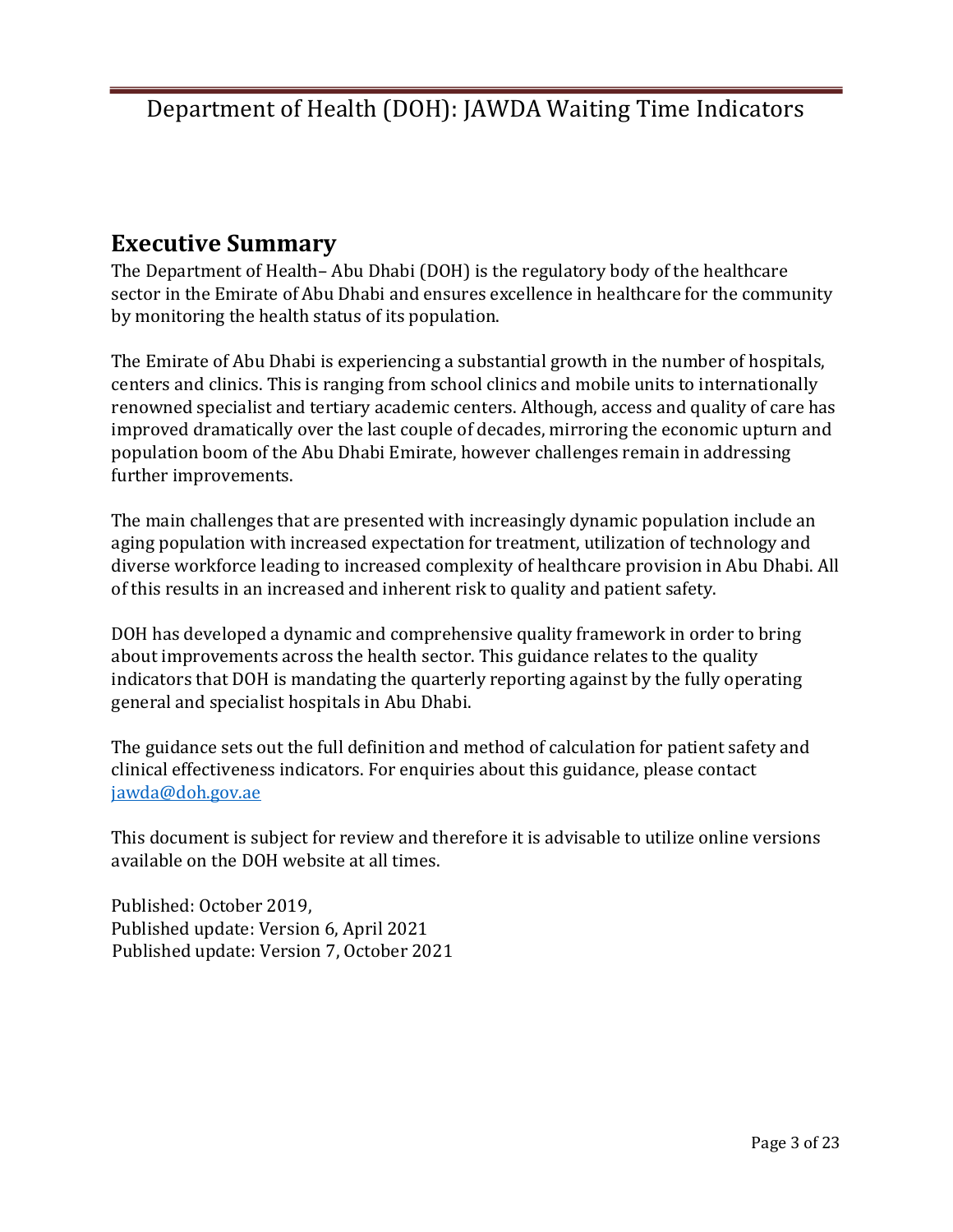# <span id="page-3-0"></span>**About this Guidance**

The guidance sets out the definitions, reporting, and frequency of JAWDA waiting time (WT) performance indicators. Department of Health (DoH) with consultation of local and international emergency and accident (E &A) consultant expertise developed waiting time performance indicators that are aimed for assessing the degree to which a provider competently and safely delivers the appropriate clinical services to the patient within the optimal time period.

The waiting time performance indictors in this guidance include measures to monitor I.e., (time spent in emergency, wait time for cardiac procedures, wait time for diagnostic imaging, and primary care appointment). Healthcare providers are the most qualified professionals to develop and evaluate quality of care measures for emergency department. Therefore, it is crucial that clinicians retain a leadership position in defining emergency department quality of care.

### **Who is this guidance for?**

All DoH licensed healthcare facilities providing emergency and outpatient care services (emergency, urgent care hospitals, and primary care providers) in the Emirate of Abu Dhabi.

### **How do I follow this guidance?**

Each provider will nominate one member of staff to coordinate, collect, monitor and report waiting time quality performance indicators data as per communicated dates. The nominated healthcare facility lead must in the first instance e-mail their contact details (if different from previous submission) to  $i$ awda@doh.gov.ae and submit the required quarterly quality performance indicators through Jawda online portal.

### **What are the Regulation related to this guidance?**

- Legislation establishing the Health Sector
- [DOH Standard for Primary Health Care in Emirate of Abu Dhabi](https://www.haad.ae/HAAD/LinkClick.aspx?fileticket=RydNHyzePSE%3d&tabid=819)
- DOH Standard [for Emergency Department](https://www.haad.ae/HAAD/LinkClick.aspx?fileticket=UDuZoR-8pqM%3d&tabid=819)
- As per [DoH Policy for Quality and Patient Safety](https://www.haad.ae/HAAD/LinkClick.aspx?fileticket=Jrh93s-AyUA%3d&tabid=1276) [i](https://www.haad.ae/HAAD/LinkClick.aspx?fileticket=Jrh93s-AyUA%3d&tabid=1276)ssued January 15th 2017, this guidance applies to all DOH Licensed Hospital Healthcare Facilities in the Emirate of Abu Dhabi in accordance with the requirements set out in this Standard.

### <span id="page-3-1"></span>[DoH Levels of Emergency Care](https://www.doh.gov.ae/assets/standards/17-08-17%20HAAD%20Standard%20for%20Emergency%20Departments.pdf)

- Emergency Department (Major Trauma)
- Emergency Department (Trauma)
- Urgent Care Centre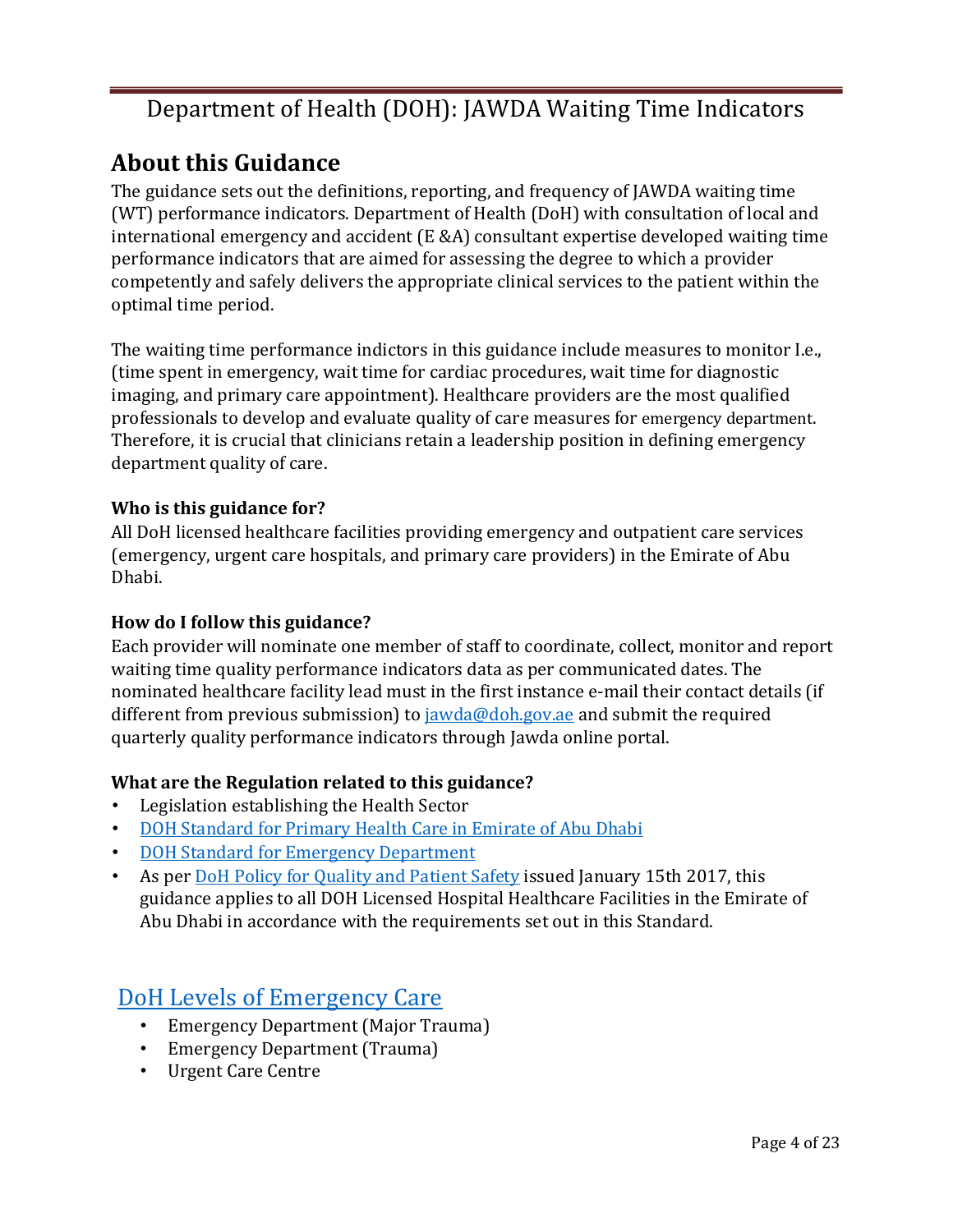# Waiting time Performance Indicators

<span id="page-4-0"></span>**Type: Waiting Time Indicator 1992 12:20 12:30 12:30 12:30 12:30 12:30 12:30 12:30 12:30 12:30 12:30 12:30 12:30 12:30 12:30 12:30 12:30 12:30 12:30 12:30 12:30 12:30 12:30 12:30 12:30 12:30 12:30 12:30 12:30 12:30 12:30 1** 

| <b>KPI Description</b><br>(title):     | <b>Primary Care Appointment-Outpatient Setting</b>                                                                                                                                                                                                                                                                                                                                                                                                                                                                                                                     |  |
|----------------------------------------|------------------------------------------------------------------------------------------------------------------------------------------------------------------------------------------------------------------------------------------------------------------------------------------------------------------------------------------------------------------------------------------------------------------------------------------------------------------------------------------------------------------------------------------------------------------------|--|
| <b>Domain</b>                          | <b>Access and Timeliness</b>                                                                                                                                                                                                                                                                                                                                                                                                                                                                                                                                           |  |
| Sub-Domain                             | Waiting time                                                                                                                                                                                                                                                                                                                                                                                                                                                                                                                                                           |  |
| <b>Definition:</b>                     | Time to see a Department of Health (DoH) licensed Family Physician or member of<br>their team General Practitioner (GP) in the primary care service.                                                                                                                                                                                                                                                                                                                                                                                                                   |  |
| <b>Calculation:</b>                    | Numerator: Number of patients that were seen within 48 hours of requests.<br><b>Denominator:</b> Total number of all appointment request<br><b>Exclusions:</b><br>1)<br>Non-Physician Led Appointment Types<br>2)<br>Follow Up Appointment Types (Follow-up does not relate to billing aspect)<br>3)<br>Dentist and anesthesia<br>4)<br><b>Emergency Patients</b><br>5)<br>Patient choice of not having the appointment within 48 hours when offered<br>Walk in Patients without prior appointment<br>6)<br>Exclude no show up or cancelation appointments cases<br>7) |  |
| <b>Reporting</b><br>Frequency:         | Quarterly                                                                                                                                                                                                                                                                                                                                                                                                                                                                                                                                                              |  |
| <b>Unit of Measure:</b>                | % for performance (hours for mean, median and min. & max)                                                                                                                                                                                                                                                                                                                                                                                                                                                                                                              |  |
| Reported<br><b>Information</b>         | Numerator, Denominator, Indicator Performance (also, mean waiting time, median<br>waiting time, min. & max. waiting time)                                                                                                                                                                                                                                                                                                                                                                                                                                              |  |
| <b>Target</b>                          | 90% within 48 hours                                                                                                                                                                                                                                                                                                                                                                                                                                                                                                                                                    |  |
|                                        | <b>Notes for all facilities</b>                                                                                                                                                                                                                                                                                                                                                                                                                                                                                                                                        |  |
| Data<br>sources<br><b>Report Name:</b> | Local business intelligence report or any other internally designed system<br>Applicable to licensed operational general and specialist hospitals for provision<br>of primary care and/or specialist/consultant outpatient facilities                                                                                                                                                                                                                                                                                                                                  |  |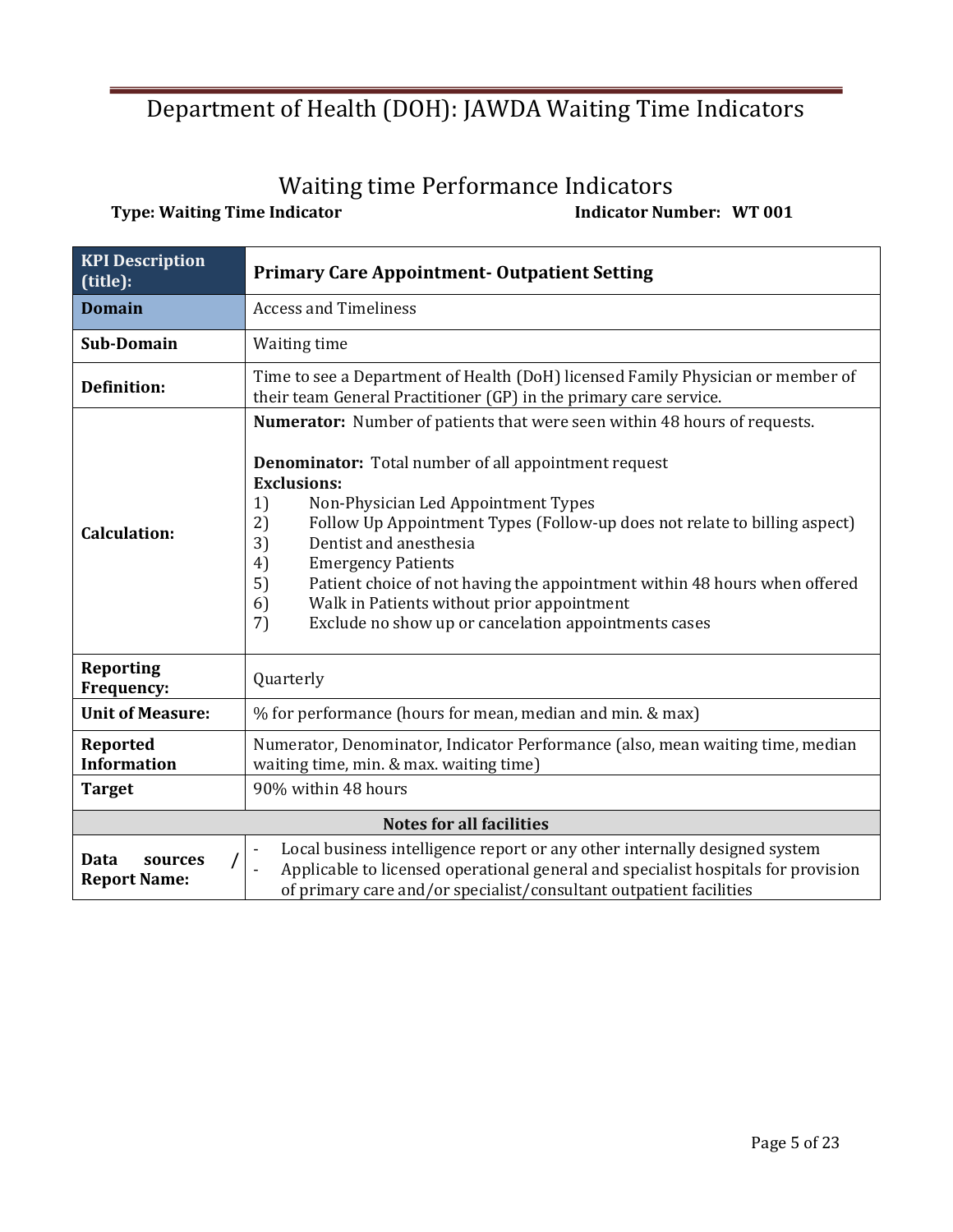| <b>Type: Waiting Time Indicator</b>   | <b>Indicator Number: WT 002</b>                                                                                                                                                                                                                                                                                                                                                                                                                                                                                                                                                                                                                                                                                         |
|---------------------------------------|-------------------------------------------------------------------------------------------------------------------------------------------------------------------------------------------------------------------------------------------------------------------------------------------------------------------------------------------------------------------------------------------------------------------------------------------------------------------------------------------------------------------------------------------------------------------------------------------------------------------------------------------------------------------------------------------------------------------------|
| <b>KPI Description</b><br>(title):    | <b>Referral of Suspected Cancer Cases</b>                                                                                                                                                                                                                                                                                                                                                                                                                                                                                                                                                                                                                                                                               |
| <b>Domain</b>                         | <b>Access and Timeliness</b>                                                                                                                                                                                                                                                                                                                                                                                                                                                                                                                                                                                                                                                                                            |
| Sub-Domain                            | Waiting time                                                                                                                                                                                                                                                                                                                                                                                                                                                                                                                                                                                                                                                                                                            |
| <b>Definition:</b>                    | Time for a Department of Health (DOH) licensed relevant specialist/consultant to<br>see a patient with suspected cancer from time of receiving the referral.                                                                                                                                                                                                                                                                                                                                                                                                                                                                                                                                                            |
| <b>Calculation:</b>                   | Numerator: Number of patients with suspected cancer that was seen by the<br>relevant (DOH) licensed specialist/consultant within 2 weeks (or 14 calendar<br>days) from receiving the referral (or self-requested appointment).<br>Denominator: Total number of all referral (including self-referral patients with<br>suspected cancer).<br>Populations: All suspected cancer referral cases<br><b>Exclusions:</b><br>-Non Physician Led Appointment Types<br>-Follow Up Appointment Types (Follow-up does not relate to billing aspects)<br>-Patient choice of not having the appointment within 14 days when offered<br>- Walk-in without prior appointment<br>- Exclude no show up or cancelation appointments cases |
| <b>Reporting</b><br>Frequency:        | Quarterly                                                                                                                                                                                                                                                                                                                                                                                                                                                                                                                                                                                                                                                                                                               |
| <b>Unit of Measure:</b>               | % for performance ( <i>days</i> for mean, median and min. & max)                                                                                                                                                                                                                                                                                                                                                                                                                                                                                                                                                                                                                                                        |
| <b>Reported</b><br><b>Information</b> | Numerator, Denominator, Indicator Performance (also, mean waiting time, median<br>waiting time, min. & max. waiting time)                                                                                                                                                                                                                                                                                                                                                                                                                                                                                                                                                                                               |
| <b>Target</b>                         | 90% within 14 days                                                                                                                                                                                                                                                                                                                                                                                                                                                                                                                                                                                                                                                                                                      |
|                                       | <b>Notes for all facilities</b>                                                                                                                                                                                                                                                                                                                                                                                                                                                                                                                                                                                                                                                                                         |
| Data sources / Report<br>Name:        | Local business intelligence report or any other internally designed system<br>Applicable to licensed operational general and specialist hospitals for<br>provision of primary care and/or specialist/consultant outpatient facilities -<br>Referral forms or database                                                                                                                                                                                                                                                                                                                                                                                                                                                   |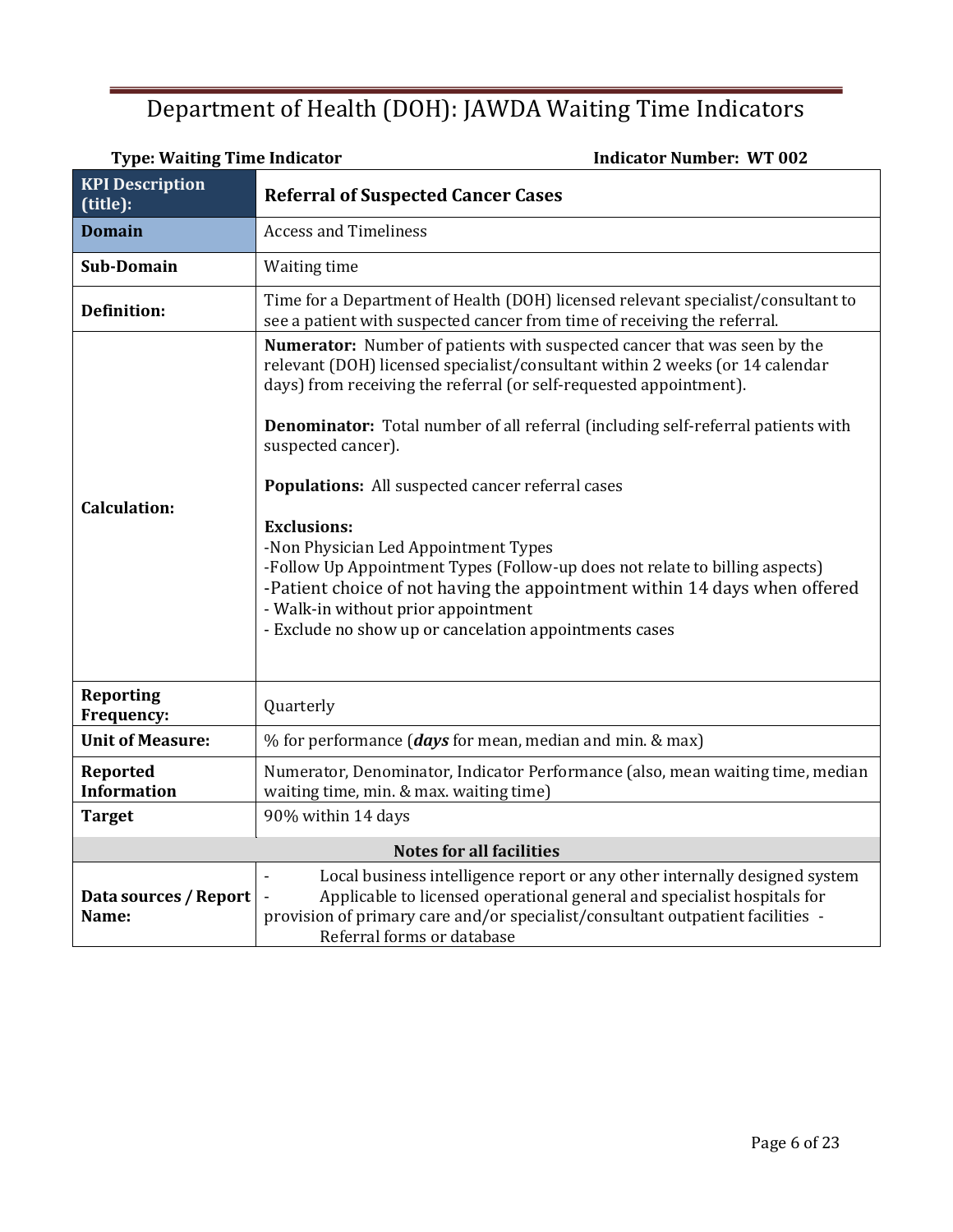| <b>Type: Waiting Time Indicator</b>   | <b>Indicator Number: WT 003</b>                                                                                                                                                                                                                                                                                                                                                                                                                                                                                                                                                                |
|---------------------------------------|------------------------------------------------------------------------------------------------------------------------------------------------------------------------------------------------------------------------------------------------------------------------------------------------------------------------------------------------------------------------------------------------------------------------------------------------------------------------------------------------------------------------------------------------------------------------------------------------|
| <b>KPI Description</b><br>(title):    | <b>Hospital Wait at Point of Arrival</b>                                                                                                                                                                                                                                                                                                                                                                                                                                                                                                                                                       |
| <b>Domain</b>                         | <b>Access and Timeliness</b>                                                                                                                                                                                                                                                                                                                                                                                                                                                                                                                                                                   |
| <b>Sub-Domain</b>                     | Waiting time                                                                                                                                                                                                                                                                                                                                                                                                                                                                                                                                                                                   |
| <b>Definition:</b>                    | Time in minutes from registration to seeing any Department of Health (DOH)<br>licensed (specialist, family medicine, general practitioner, or consultant).                                                                                                                                                                                                                                                                                                                                                                                                                                     |
| <b>Calculation:</b>                   | Numerator: Number of patients that were seen within 60 minutes from<br>registration in attendance.<br><b>Denominator:</b> Total number of all patients registering by any DOH licensed<br>specialist, family medicine, general practitioner, or consultant.<br>physician.<br><b>Exclusions:</b><br>Non-Physician Led Appointment Types<br>٠<br>Patients that required investigation done prior to seeing the doctor, as part of<br>٠<br>efficient process e.g.; hearing test, treadmill test, ECG, blood glucose, etc.<br>Dental and anesthesia<br>٠<br>ED/UCC visits<br>٠<br><b>LWBS</b><br>٠ |
| <b>Reporting</b><br><b>Frequency:</b> | Quarterly                                                                                                                                                                                                                                                                                                                                                                                                                                                                                                                                                                                      |
| <b>Unit of Measure:</b>               | % for performance ( <i>minutes</i> for mean, median and min. & max)                                                                                                                                                                                                                                                                                                                                                                                                                                                                                                                            |
| Reported<br><b>Information</b>        | Numerator, Denominator, Indicator Performance (also, mean waiting time, median<br>waiting time, min. & max. waiting time)                                                                                                                                                                                                                                                                                                                                                                                                                                                                      |
| <b>Target</b>                         | 90% within 60 minutes                                                                                                                                                                                                                                                                                                                                                                                                                                                                                                                                                                          |
|                                       | <b>Notes for all facilities</b>                                                                                                                                                                                                                                                                                                                                                                                                                                                                                                                                                                |
| Data sources / Report<br>Name:        | Local business intelligence report or any other internally designed system<br>Applicable to licensed operational general and specialist hospitals for provision<br>of primary care and/or specialist/consultant outpatient facilities                                                                                                                                                                                                                                                                                                                                                          |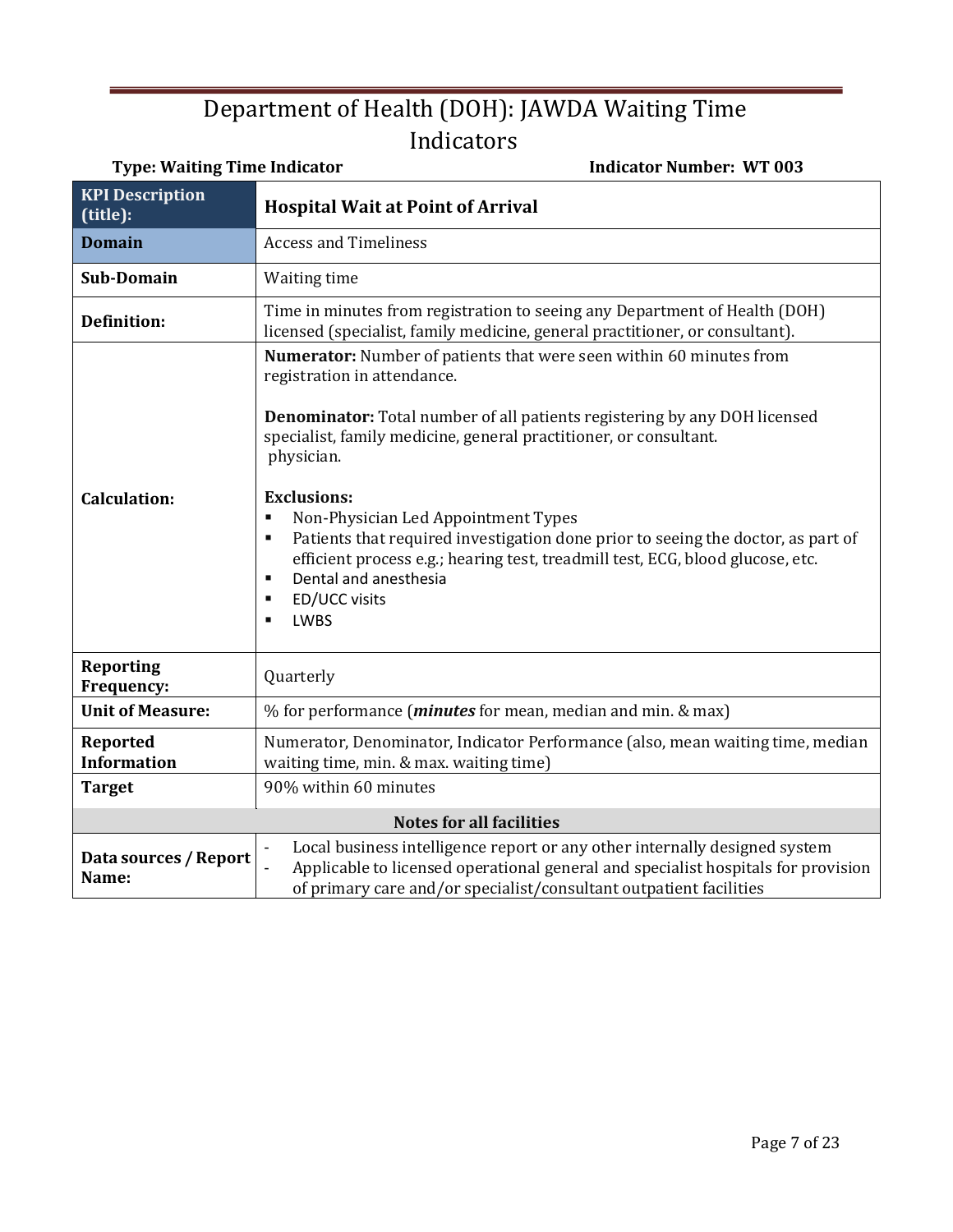| <b>Type: Waiting Time Indicator</b>   | <b>Indicator Number: WT 004</b>                                                                                                                                                                                                                                                                                                                                                                                                                                                                                                                                                                                                                                                                                                                                                                                                     |
|---------------------------------------|-------------------------------------------------------------------------------------------------------------------------------------------------------------------------------------------------------------------------------------------------------------------------------------------------------------------------------------------------------------------------------------------------------------------------------------------------------------------------------------------------------------------------------------------------------------------------------------------------------------------------------------------------------------------------------------------------------------------------------------------------------------------------------------------------------------------------------------|
| <b>KPI Description</b><br>(title):    | <b>Consultant or specialist Hospital Appointment (excluding cancer)</b>                                                                                                                                                                                                                                                                                                                                                                                                                                                                                                                                                                                                                                                                                                                                                             |
| <b>Domain</b>                         | <b>Access and Timeliness</b>                                                                                                                                                                                                                                                                                                                                                                                                                                                                                                                                                                                                                                                                                                                                                                                                        |
| Sub-Domain                            | Waiting time                                                                                                                                                                                                                                                                                                                                                                                                                                                                                                                                                                                                                                                                                                                                                                                                                        |
| <b>Definition:</b>                    | Time for a Department of Health (DOH)-licensed specialist or consultant to see a<br>non-suspected cancer case.                                                                                                                                                                                                                                                                                                                                                                                                                                                                                                                                                                                                                                                                                                                      |
| <b>Calculation:</b>                   | Numerator: Number of patients that got seen by the relevant (DOH licensed<br>specialist/consultant within 2 weeks (or 14 calendar days) from receiving the<br>referral (or self-requested appointment).<br>Denominator: Total number of all referral including self-referral -patients.<br><b>Exclusions:</b><br>Exclude appointments in primary care services<br>g,<br>Exclude cases appoint visits to dental and anesthesia providers<br>٠<br><b>Exclude cases from Oncology Clinics</b><br>٠<br>Non-Physician Led Appointment Types<br>$\blacksquare$<br>Follow Up Appointment Types (Follow-up does not relate to billing aspects)<br>٠<br>Patient choice of not having the appointment within 14 days when offered<br>٠<br>Exclude no show up or cancelation appointments cases<br>٠<br>Walk-in without prior appointment<br>٠ |
| <b>Reporting</b><br>Frequency:        | Quarterly                                                                                                                                                                                                                                                                                                                                                                                                                                                                                                                                                                                                                                                                                                                                                                                                                           |
| <b>Unit of Measure:</b>               | % for performance ( <i>days</i> for mean, median and min. & max)                                                                                                                                                                                                                                                                                                                                                                                                                                                                                                                                                                                                                                                                                                                                                                    |
| <b>Reported</b><br><b>Information</b> | Numerator, Denominator, Indicator Performance (also, mean waiting time, median<br>waiting time, min. & max. waiting time)                                                                                                                                                                                                                                                                                                                                                                                                                                                                                                                                                                                                                                                                                                           |
| <b>Target</b>                         | 90% within 14 calendar days                                                                                                                                                                                                                                                                                                                                                                                                                                                                                                                                                                                                                                                                                                                                                                                                         |
|                                       | <b>Notes for all facilities</b>                                                                                                                                                                                                                                                                                                                                                                                                                                                                                                                                                                                                                                                                                                                                                                                                     |
| Data sources / Report<br>Name:        | Local business intelligence report or any other internally designed system<br>$\overline{a}$<br>Applicable to licensed operational general and specialist hospitals for provision<br>of primary care and/or specialist/consultant outpatient facilities                                                                                                                                                                                                                                                                                                                                                                                                                                                                                                                                                                             |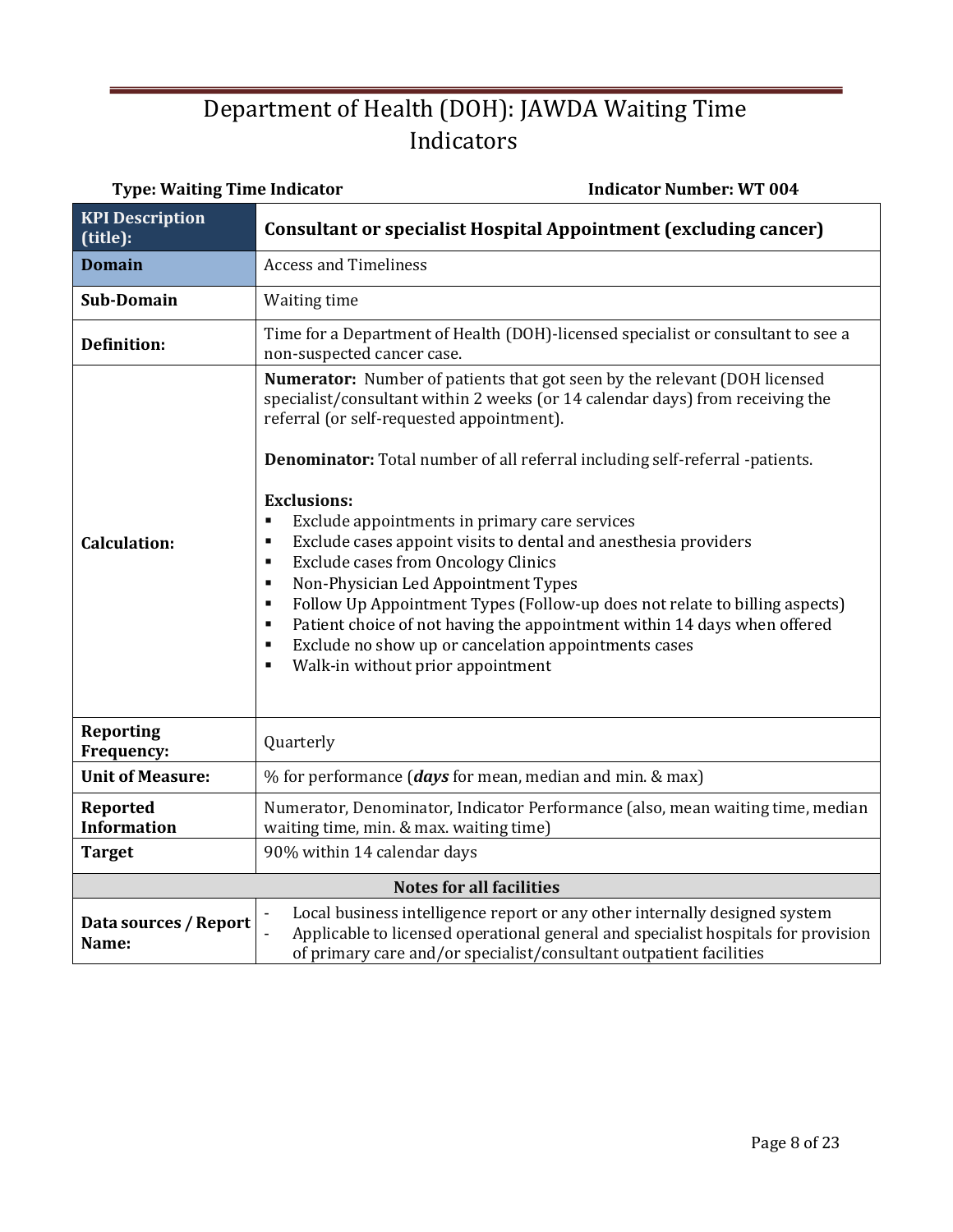### **Type: Waiting Time Indicator Community Community Community Community Community Community Community Community Community Community Community Community Community Community Community Community Community Community Community Co**

| <b>KPI Description</b><br>(title):            | <b>Hospital Inpatient</b>                                                                                                                                                                                                                                                                                                                                                                                                                                                                                                                                                                                                                                          |
|-----------------------------------------------|--------------------------------------------------------------------------------------------------------------------------------------------------------------------------------------------------------------------------------------------------------------------------------------------------------------------------------------------------------------------------------------------------------------------------------------------------------------------------------------------------------------------------------------------------------------------------------------------------------------------------------------------------------------------|
| <b>Domain</b>                                 | <b>Access and Timeliness</b>                                                                                                                                                                                                                                                                                                                                                                                                                                                                                                                                                                                                                                       |
| Sub-Domain                                    | Waiting time                                                                                                                                                                                                                                                                                                                                                                                                                                                                                                                                                                                                                                                       |
| <b>Definition:</b>                            | Number of days it takes to admit a non-emergency patient from DTA (decision to<br>admit) made by a Department of Health (DOH) licensed specialist or consultant.                                                                                                                                                                                                                                                                                                                                                                                                                                                                                                   |
| <b>Calculation:</b>                           | <b>Numerator:</b> Number of patients being admitted within 28 days from date of DTA<br>(Decision to Admit). DTA day=1<br><b>Population:</b> All elective admissions with DTA (Inpatient)<br><b>Exclusions:</b><br>Patients who are unable to have their treatment for social, work or personal<br>٠<br>reasons within 4 weeks from DTA<br>Patients who choose to wait longer than 4-weeks for their treatment<br>п<br>Patients for whom it is not clinically appropriate to start treatment within 4<br>٠<br>weeks<br>Delay in admission due to insurance approval being refused or delayed >= 14<br>٠<br>days<br>Emergency/Unplanned admissions<br>$\blacksquare$ |
| <b>Reporting</b><br><b>Frequency:</b>         | Quarterly                                                                                                                                                                                                                                                                                                                                                                                                                                                                                                                                                                                                                                                          |
| <b>Unit of Measure:</b>                       | $%$ for performance ( <i>days</i> for mean, median and min. & max)                                                                                                                                                                                                                                                                                                                                                                                                                                                                                                                                                                                                 |
| <b>Reported</b><br><b>Information</b>         | Numerator, Denominator, Indicator Performance (also, mean waiting time, median<br>waiting time, min. & max. waiting time)                                                                                                                                                                                                                                                                                                                                                                                                                                                                                                                                          |
| <b>Target</b>                                 | 90% within 28 calendar days                                                                                                                                                                                                                                                                                                                                                                                                                                                                                                                                                                                                                                        |
|                                               | <b>Notes for all facilities</b>                                                                                                                                                                                                                                                                                                                                                                                                                                                                                                                                                                                                                                    |
| <b>Data</b><br>sources<br><b>Report Name:</b> | Local business intelligence report or any other internally designed system<br>$\blacksquare$<br>Applicable to facilities licensed to provide inpatient services<br>ä,                                                                                                                                                                                                                                                                                                                                                                                                                                                                                              |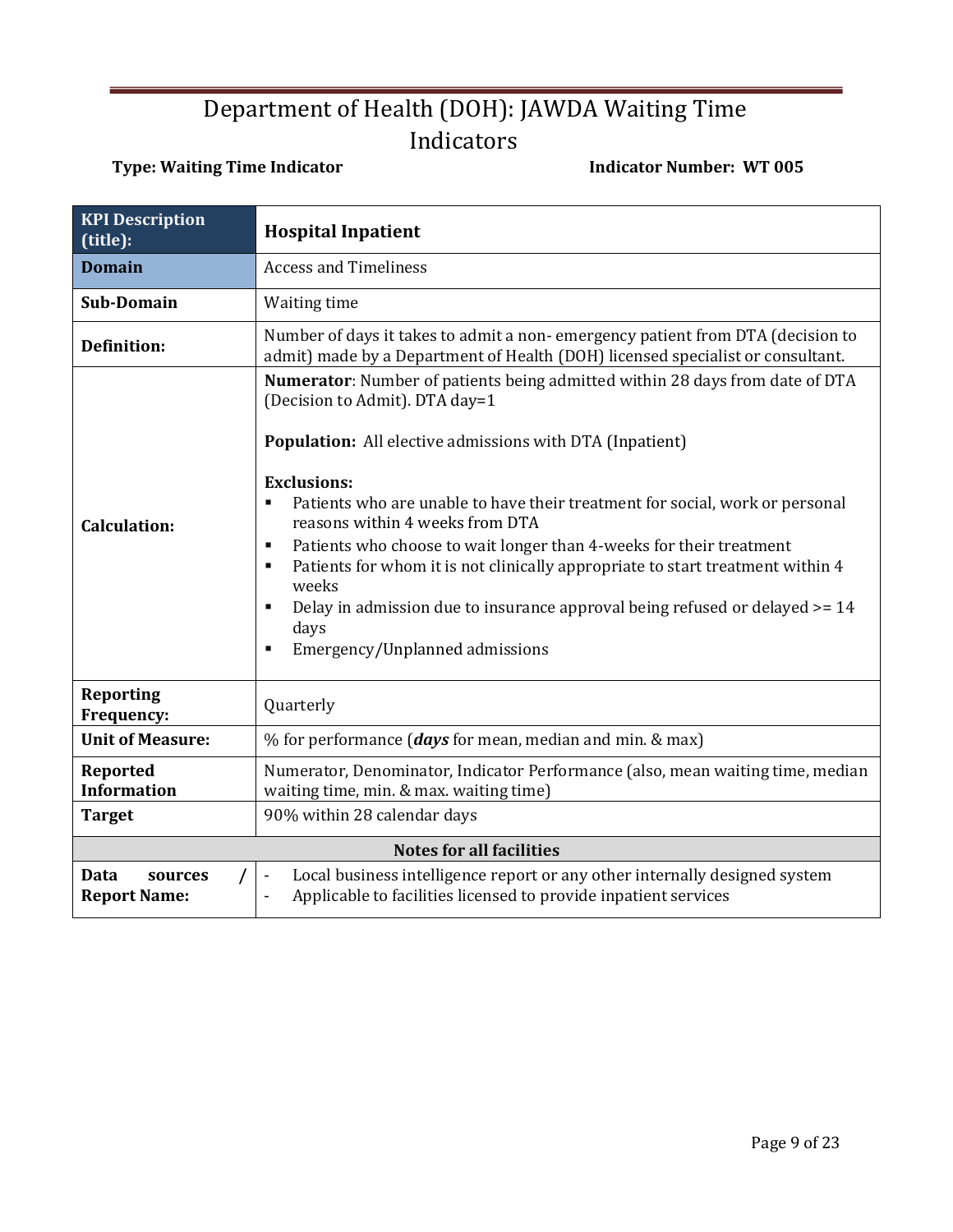### Department of Health (DOH): JAWDA Waiting Time Indicators **Type: Waiting Time Indicator Indicator Number: WT 006**

**KPI Description Door to Balloon (PCI) waiting time for patients suspected with Acute (title): Myocardial Infarction (AMI) Domain Access** and Timeliness **Sub-Domain** | Waiting time Number of minutes it takes to start angioplasty for emergency patients with Acute Myocardial Infraction (AMI). Acute myocardial infarction (AMI) patients with ST **Definition:**  segment elevation or LBBB on the ECG closest to arrival time receiving primary PCI during the hospital stay with a time from hospital arrival to PCI of 90 minutes or less. **Numerator:** Number of patient who had primary angioplasty within 90 min of attending as an emergency with AMI **Denominator:** AMI patients with ST-elevation or LBBB on ECG who are indicated to receive primary PCI. **Denominator Inclusions:**   $\Box$ Patients with Acute myocardial infarction diagnosis: o **An ICD-10-CM Principal Diagnosis Code for AMI:**  I21.01 ST elevation (STEMI) myocardial infarction involving left main coronary artery I21.02 ST elevation (STEMI) myocardial infarction involving left anterior descending coronary artery I21.09 ST elevation (STEMI) myocardial infarction involving other coronary artery of anterior wall I21.11 ST elevation (STEMI) myocardial infarction involving right **Calculation:**  coronary artery I21.19 ST elevation (STEMI) myocardial infarction involving other coronary artery of inferior wall I21.29 ST elevation (STEMI) myocardial infarction involving other sites I21.3 ST elevation (STEMI) myocardial infarction of unspecified site **AND** o **CPT Principal and Other Procedure Codes for Percutaneous Coronary Intervention (PCI):**  92920 Percutaneous transluminal coronary angioplasty; single major coronary artery or branch 92921 Percutaneous transluminal coronary angioplasty; each additional branch of a major coronary artery (List separately in addition to code for primary procedure) 92924 Percutaneous transluminal coronary atherectomy, with coronary angioplasty when performed; single major coronary artery or branch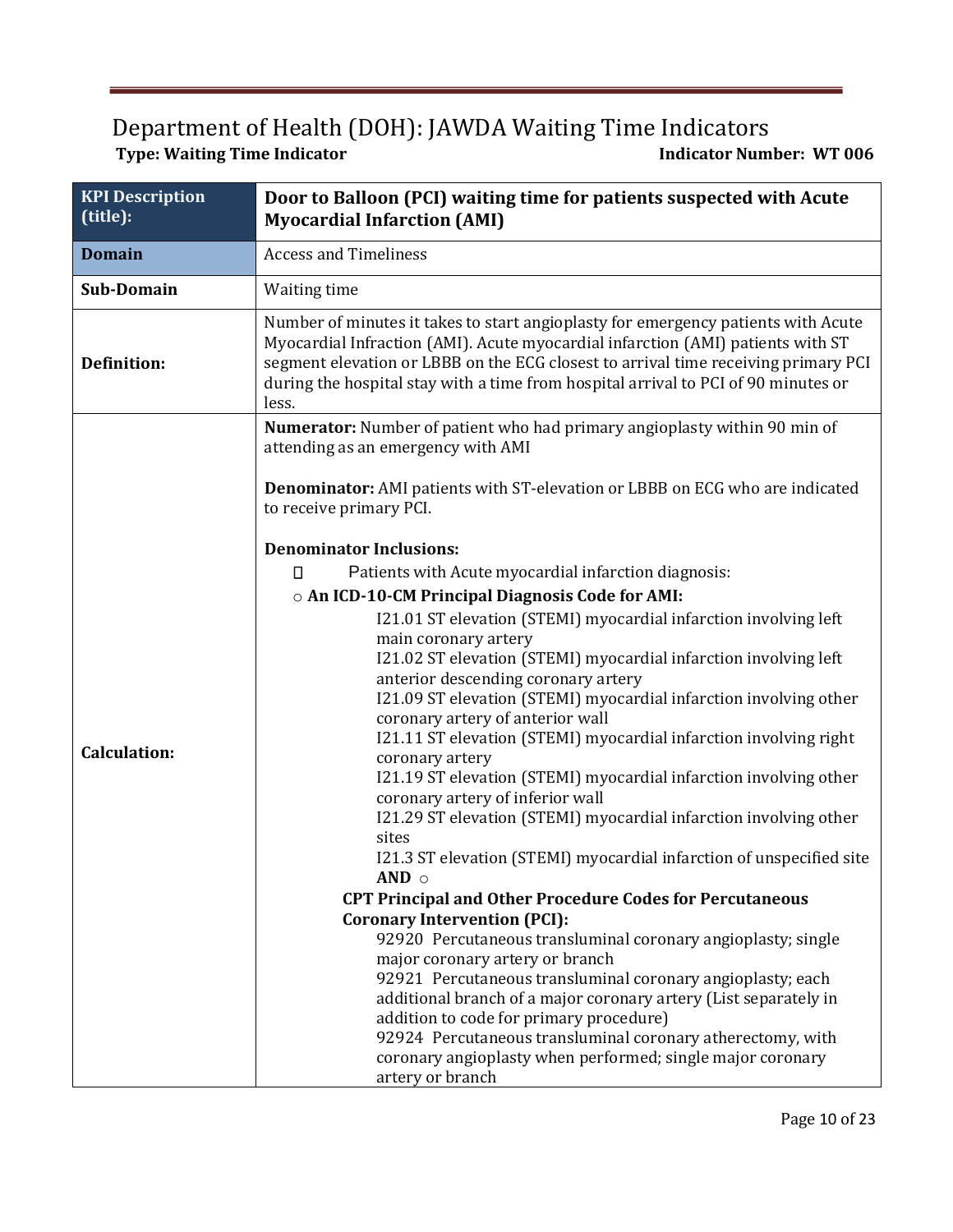|                                       | 92925 Percutaneous transluminal coronary atherectomy, with<br>coronary angioplasty when performed; each additional branch of a<br>major coronary artery (List separately in addition to code for<br>primary procedure)<br>92933 Percutaneous transluminal coronary atherectomy, with<br>intracoronary stent, with coronary angioplasty when performed;<br>single major coronary artery or branch<br>92934 Percutaneous transluminal coronary atherectomy, with<br>intracoronary stent, with coronary angioplasty when performed;<br>each additional branch of a major coronary artery (List separately<br>in addition to code for primary procedure)<br>AND/OR<br>o ST-segment elevation or LBBB on the ECG performed closest to<br>hospital arrival<br><b>AND</b><br>o PCI performed within 24 hours after hospital arrival |
|---------------------------------------|------------------------------------------------------------------------------------------------------------------------------------------------------------------------------------------------------------------------------------------------------------------------------------------------------------------------------------------------------------------------------------------------------------------------------------------------------------------------------------------------------------------------------------------------------------------------------------------------------------------------------------------------------------------------------------------------------------------------------------------------------------------------------------------------------------------------------|
|                                       |                                                                                                                                                                                                                                                                                                                                                                                                                                                                                                                                                                                                                                                                                                                                                                                                                              |
|                                       |                                                                                                                                                                                                                                                                                                                                                                                                                                                                                                                                                                                                                                                                                                                                                                                                                              |
|                                       |                                                                                                                                                                                                                                                                                                                                                                                                                                                                                                                                                                                                                                                                                                                                                                                                                              |
|                                       | <b>Denominator Exclusions:</b>                                                                                                                                                                                                                                                                                                                                                                                                                                                                                                                                                                                                                                                                                                                                                                                               |
|                                       | Patients less than 18 years of age<br>٠<br>In-Patients<br>$\blacksquare$                                                                                                                                                                                                                                                                                                                                                                                                                                                                                                                                                                                                                                                                                                                                                     |
|                                       | Patients enrolled in clinical trials<br>٠<br>Patients administered fibrinolytic agent or any counter indication agent prior to<br>٠<br>PCI in another facility if indicated                                                                                                                                                                                                                                                                                                                                                                                                                                                                                                                                                                                                                                                  |
|                                       | PCI described as non-primary by a physician/advanced practice<br>٠<br>nurse/physician assistant (physician/APN/PA)<br>PCI is clinically contraindicated<br>٠                                                                                                                                                                                                                                                                                                                                                                                                                                                                                                                                                                                                                                                                 |
| <b>Reporting</b><br>Frequency:        | Quarterly                                                                                                                                                                                                                                                                                                                                                                                                                                                                                                                                                                                                                                                                                                                                                                                                                    |
| <b>Unit of Measure:</b>               | % for performance ( <i>minutes</i> for mean, median and min. & max)                                                                                                                                                                                                                                                                                                                                                                                                                                                                                                                                                                                                                                                                                                                                                          |
| <b>Reported</b><br><b>Information</b> | Numerator, Denominator, Indicator Performance (also, mean waiting time, median<br>waiting time, min. & max. waiting time)                                                                                                                                                                                                                                                                                                                                                                                                                                                                                                                                                                                                                                                                                                    |
| <b>Target</b>                         | 90% within 90 minutes                                                                                                                                                                                                                                                                                                                                                                                                                                                                                                                                                                                                                                                                                                                                                                                                        |
|                                       | <b>Notes for all facilities</b>                                                                                                                                                                                                                                                                                                                                                                                                                                                                                                                                                                                                                                                                                                                                                                                              |
| Data sources / Report<br>Name:        | Local business intelligence report or any other internally designed system<br>$\blacksquare$<br>Applicable to facilities licensed to provide inpatient services                                                                                                                                                                                                                                                                                                                                                                                                                                                                                                                                                                                                                                                              |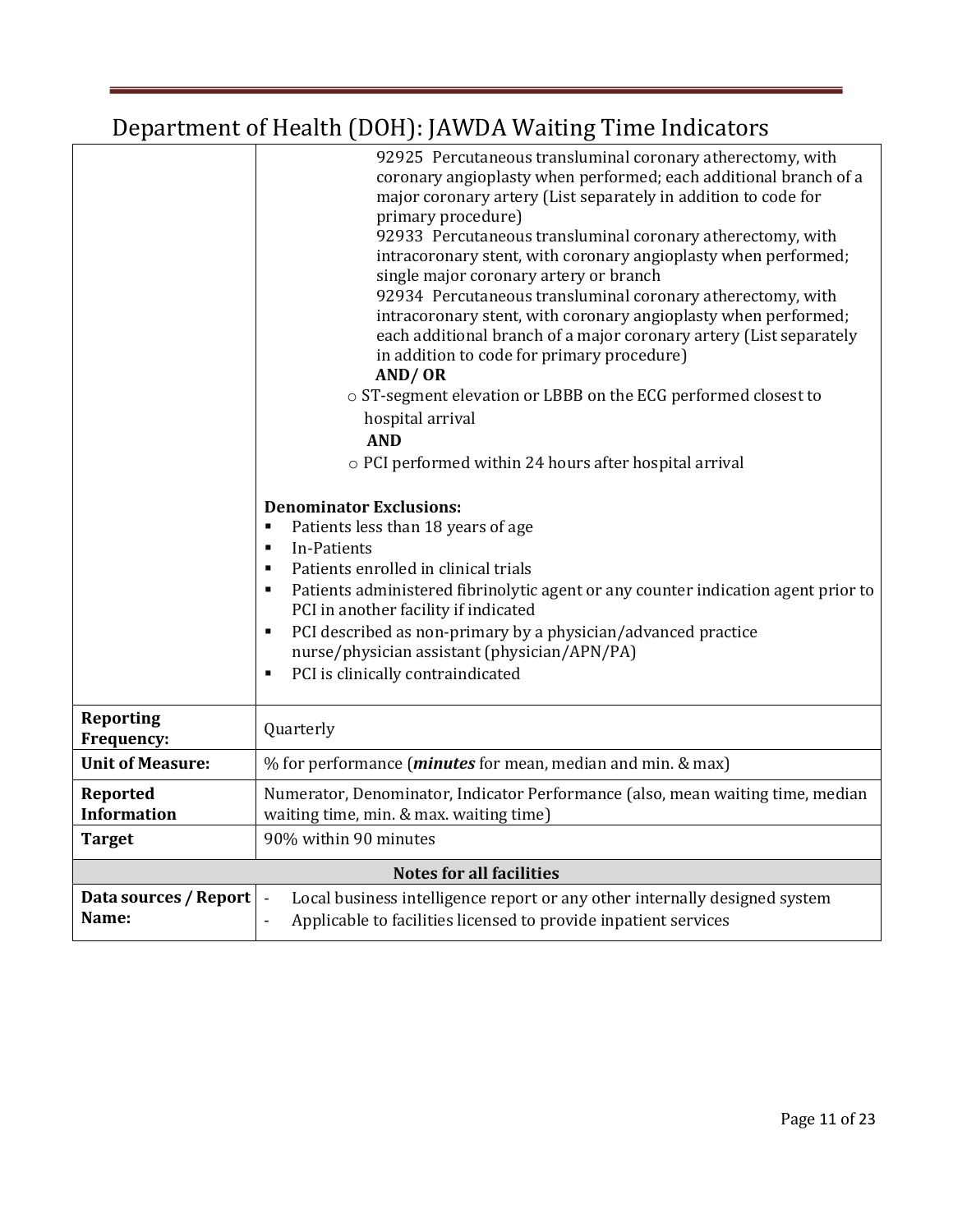### **Type: Waiting Time Indicator Indicator Number: WT007**

| <b>KPI</b> Description<br>(title):    | <b>Stroke admission with CT scan timeframe</b>                                                                                                                                                                                                                                                                                                                                                                                                                                                                                                                                                                                                                                                                                               |
|---------------------------------------|----------------------------------------------------------------------------------------------------------------------------------------------------------------------------------------------------------------------------------------------------------------------------------------------------------------------------------------------------------------------------------------------------------------------------------------------------------------------------------------------------------------------------------------------------------------------------------------------------------------------------------------------------------------------------------------------------------------------------------------------|
| <b>Domain</b>                         | <b>Access and Timeliness</b>                                                                                                                                                                                                                                                                                                                                                                                                                                                                                                                                                                                                                                                                                                                 |
| <b>Sub-Domain</b>                     | Waiting time                                                                                                                                                                                                                                                                                                                                                                                                                                                                                                                                                                                                                                                                                                                                 |
| <b>Definition:</b>                    | Number of minutes it takes to interpret head CT scan for emergency patients<br>presenting with stroke signs and symptoms.                                                                                                                                                                                                                                                                                                                                                                                                                                                                                                                                                                                                                    |
| <b>Calculation:</b>                   | Numerator: Number of suspected stroke patients who had a CT-Scan of the head<br>which was interpreted within 45 minutes of arrival to emergency department or<br><b>UCC</b><br><b>Denominator:</b> All adult Patients (>=18 years old) visiting emergency department<br>or UCC who were suspected of having suspected stroke signs and symptoms. (See<br>Appendix-A for stroke ICD_10 Diagnosis Codes for confirmed cases and include<br>suspected cases as per clinical documentation)<br><b>Exclusion:</b><br>Patients below 18 years of age.<br>٠<br>Stroke symptoms more than 6 hours before presentation<br>٠<br>Stroke symptoms of undetermined duration<br>CT not conducted in the facility<br>٠<br>Transferred to Stroke center<br>٠ |
| <b>Reporting</b><br>Frequency:        | Quarterly                                                                                                                                                                                                                                                                                                                                                                                                                                                                                                                                                                                                                                                                                                                                    |
| <b>Unit of Measure:</b>               | % for performance ( <i>minutes</i> for mean, median and min. & max)                                                                                                                                                                                                                                                                                                                                                                                                                                                                                                                                                                                                                                                                          |
| <b>Reported</b><br><b>Information</b> | Numerator, Denominator, Indicator Performance (also, mean waiting time,<br>median waiting time, min. & max. waiting time)                                                                                                                                                                                                                                                                                                                                                                                                                                                                                                                                                                                                                    |
| <b>Target</b>                         | 90% within 45 minutes                                                                                                                                                                                                                                                                                                                                                                                                                                                                                                                                                                                                                                                                                                                        |
|                                       | <b>Notes for all facilities</b>                                                                                                                                                                                                                                                                                                                                                                                                                                                                                                                                                                                                                                                                                                              |
| Data sources /<br><b>Report Name:</b> | Local business intelligence report or any other internally designed system<br>$\overline{\phantom{a}}$<br>Applicable to facilities licensed to provide inpatient services<br>$\blacksquare$                                                                                                                                                                                                                                                                                                                                                                                                                                                                                                                                                  |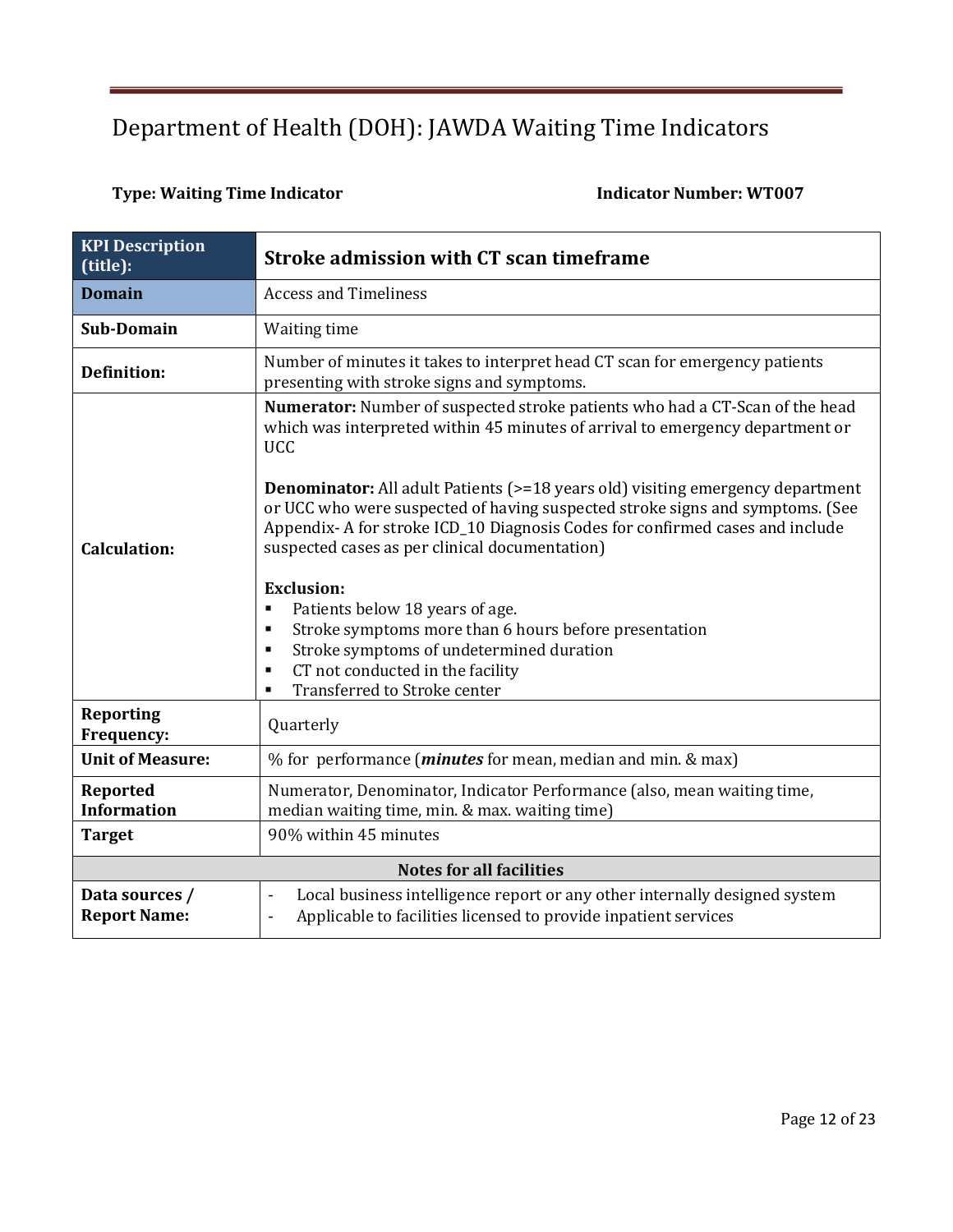### **Type: Waiting Time Indicator Contracts Contracts Indicator Indicator Number: WT 008**

| <b>KPI Description</b><br>(title):           | Seeing a doctor in emergency department or urgent care center (Door<br>to Doctor Time)                                                                                                                                                                                                                                                        |
|----------------------------------------------|-----------------------------------------------------------------------------------------------------------------------------------------------------------------------------------------------------------------------------------------------------------------------------------------------------------------------------------------------|
| <b>Domain</b>                                | <b>Access and Timeliness</b>                                                                                                                                                                                                                                                                                                                  |
| <b>Sub-Domain</b>                            | Waiting time                                                                                                                                                                                                                                                                                                                                  |
| <b>Definition:</b>                           | Number of minutes it takes from point of registration to seeing a doctor.                                                                                                                                                                                                                                                                     |
| <b>Calculation:</b>                          | <b>Numerator:</b> Number of patients seen by an emergency department or urgent care<br>doctor within target time (60 minutes).<br>Population: All emergency or urgent care encounters (irrespective of triage<br>category).<br><b>Denominator Exclusion:</b><br>Deceased on Arrival (DOA)<br>٠<br>Patient Left Without Being Seen (LWBS)<br>٠ |
| <b>Reporting</b>                             | Quarterly                                                                                                                                                                                                                                                                                                                                     |
| <b>Frequency:</b><br><b>Unit of Measure:</b> | % for performance ( <i>minutes</i> for mean, median and min. & max)                                                                                                                                                                                                                                                                           |
| Reported<br><b>Information</b>               | Numerator, Denominator, Indicator Performance (also, mean waiting time, median<br>waiting time, min. & max. waiting time)                                                                                                                                                                                                                     |
| <b>Target</b>                                | 90% within 60 minutes                                                                                                                                                                                                                                                                                                                         |
| <b>Notes for all facilities</b>              |                                                                                                                                                                                                                                                                                                                                               |
| Data sources /<br><b>Report Name:</b>        | Local business intelligence report or any other internally designed system<br>$\overline{\phantom{a}}$<br>Applicable to facilities licensed to provide emergency and inpatient services<br>$\overline{\phantom{a}}$                                                                                                                           |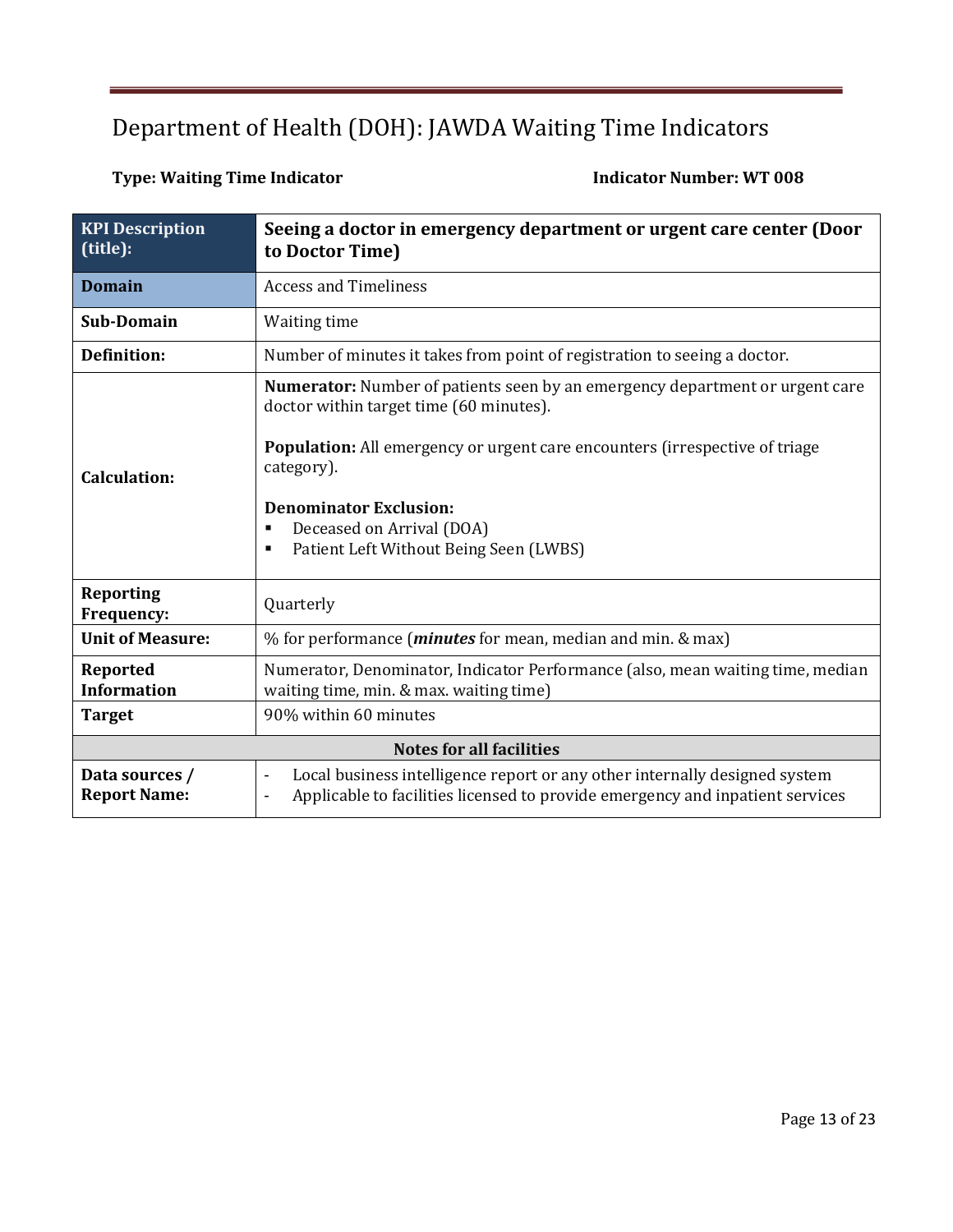### **Type: Waiting Time Indicator Contracts Contracts Fundicator Number: WT009**

| <b>KPI Description</b><br>(title):     | Registration to leaving emergency department or urgent care<br>center (Door to Door Time)                                                                                                                                                                                                                                                                                                                                                                                                                             |  |
|----------------------------------------|-----------------------------------------------------------------------------------------------------------------------------------------------------------------------------------------------------------------------------------------------------------------------------------------------------------------------------------------------------------------------------------------------------------------------------------------------------------------------------------------------------------------------|--|
| <b>Domain</b>                          | <b>Access and Timeliness</b>                                                                                                                                                                                                                                                                                                                                                                                                                                                                                          |  |
| Sub-Domain                             | Waiting time                                                                                                                                                                                                                                                                                                                                                                                                                                                                                                          |  |
| <b>Definition:</b>                     | Number of minutes from registration to patient leaving the emergency department<br>or urgent care center (admitted or discharged).                                                                                                                                                                                                                                                                                                                                                                                    |  |
| <b>Calculation:</b>                    | <b>Numerator:</b> Number of patients finished their emergency or urgent care visit<br>within target time (180 minutes).<br><b>Denominator:</b> All emergency/urgent care encounters (irrespective of triage)<br>category).<br><b>Exclusion:</b><br>1) Deceased on Arrival (DOA)<br>2) Patient Left Without Being Seen (LWBS)<br>3) Patient Left Against Medical Advice (LAMA)<br>4) Triaged-out to Outpatient Services or to other hospitals<br>5) Visits with both unknown/invalid registration and triage date/time |  |
| <b>Reporting</b><br>Frequency:         | Quarterly                                                                                                                                                                                                                                                                                                                                                                                                                                                                                                             |  |
| <b>Unit of Measure:</b>                | % for performance ( <i>minutes</i> for mean, median and min. & max)                                                                                                                                                                                                                                                                                                                                                                                                                                                   |  |
| Reported<br><b>Information</b>         | Numerator, Denominator, Indicator Performance (also, mean waiting time, median<br>waiting time, min. & max. waiting time)                                                                                                                                                                                                                                                                                                                                                                                             |  |
| <b>Target</b>                          | 90% within 180 minutes                                                                                                                                                                                                                                                                                                                                                                                                                                                                                                |  |
|                                        | <b>Notes for all facilities</b>                                                                                                                                                                                                                                                                                                                                                                                                                                                                                       |  |
| Data<br>sources<br><b>Report Name:</b> | Local business intelligence report or any other internally designed system<br>$\overline{\phantom{a}}$<br>Applicable to facilities licensed to provide emergency and inpatient services<br>$\qquad \qquad \blacksquare$                                                                                                                                                                                                                                                                                               |  |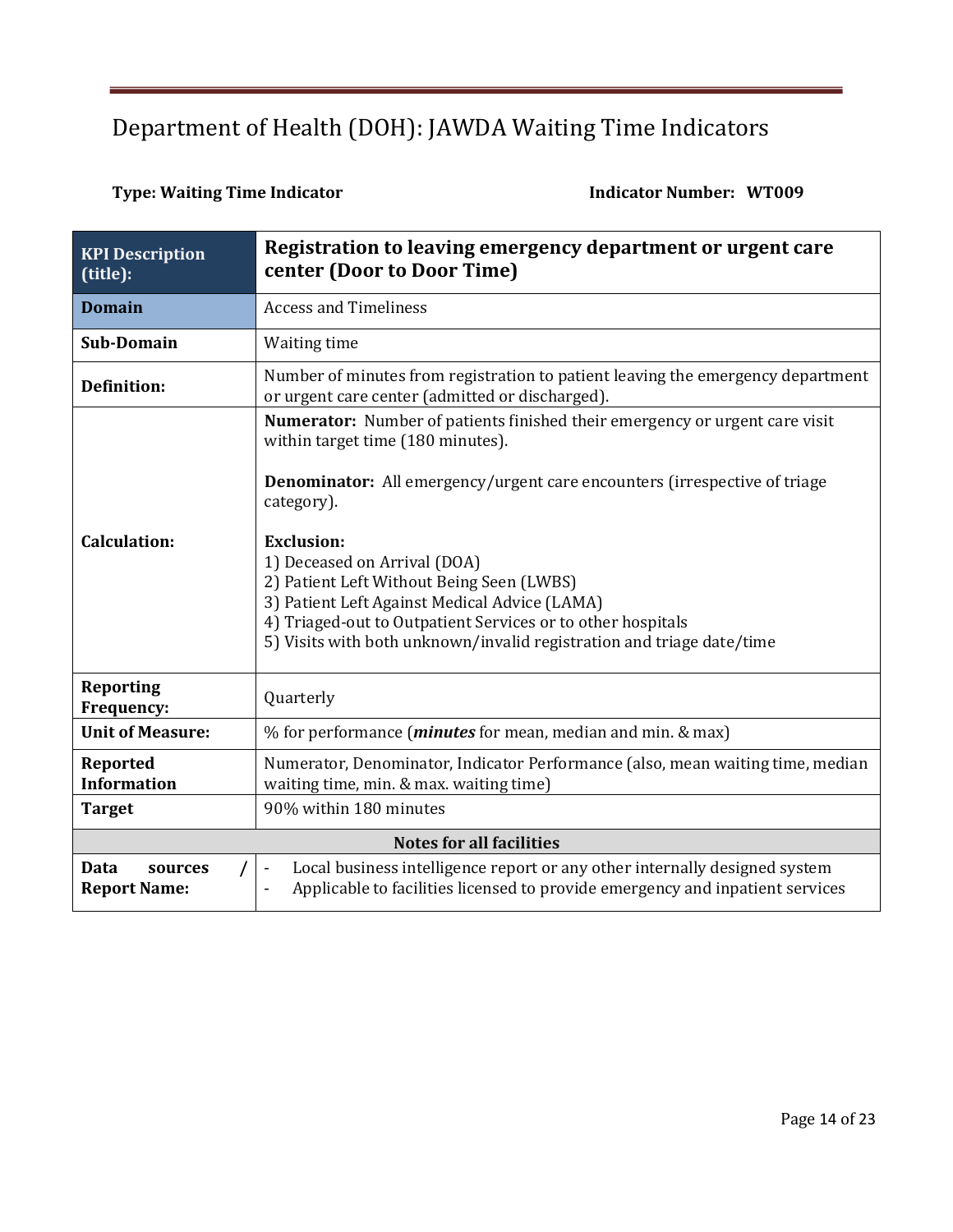| <b>KPI Description</b><br>(title):     | 24 hours - Re attendance rate to emergency department or urgent care<br>center                                                                                                                                                                                                                                                                                                                                                      |  |
|----------------------------------------|-------------------------------------------------------------------------------------------------------------------------------------------------------------------------------------------------------------------------------------------------------------------------------------------------------------------------------------------------------------------------------------------------------------------------------------|--|
| <b>Domain</b>                          | <b>Access and Timeliness</b>                                                                                                                                                                                                                                                                                                                                                                                                        |  |
| <b>Sub-Domain</b>                      | Waiting time                                                                                                                                                                                                                                                                                                                                                                                                                        |  |
| <b>Definition:</b>                     | Number of patients who return to the emergency department or urgent care<br>center within 24 hours of being discharge for the same chief complaint (s).                                                                                                                                                                                                                                                                             |  |
| <b>Calculation:</b>                    | Numerator: Number of patients who return the emergency department or urgent<br>care center within 24 hours of being discharge with the same chief complaint (s).<br>Denominator: Total number of all emergency/urgent care encounters<br>(irrespective of triage category)<br><b>Exclusion:</b><br>Deceased on Arrival (DOA)<br>٠<br>Patient Left without being seen (LWBS)<br>٠<br>Patient Left against Medical advice (LAMA)<br>٠ |  |
| <b>Reporting</b><br>Frequency:         | Quarterly                                                                                                                                                                                                                                                                                                                                                                                                                           |  |
| <b>Unit of Measure:</b>                | % Re-attendance rate                                                                                                                                                                                                                                                                                                                                                                                                                |  |
| Reported<br><b>Information</b>         | Numerator, Denominator, Indicator Performance                                                                                                                                                                                                                                                                                                                                                                                       |  |
| <b>Target</b>                          | Lower is better                                                                                                                                                                                                                                                                                                                                                                                                                     |  |
|                                        | <b>Notes for all facilities</b>                                                                                                                                                                                                                                                                                                                                                                                                     |  |
| Data<br>sources<br><b>Report Name:</b> | Local business intelligence report or any other internally designed system<br>$\blacksquare$<br>Applicable to facilities licensed to provide emergency and inpatient services<br>-                                                                                                                                                                                                                                                  |  |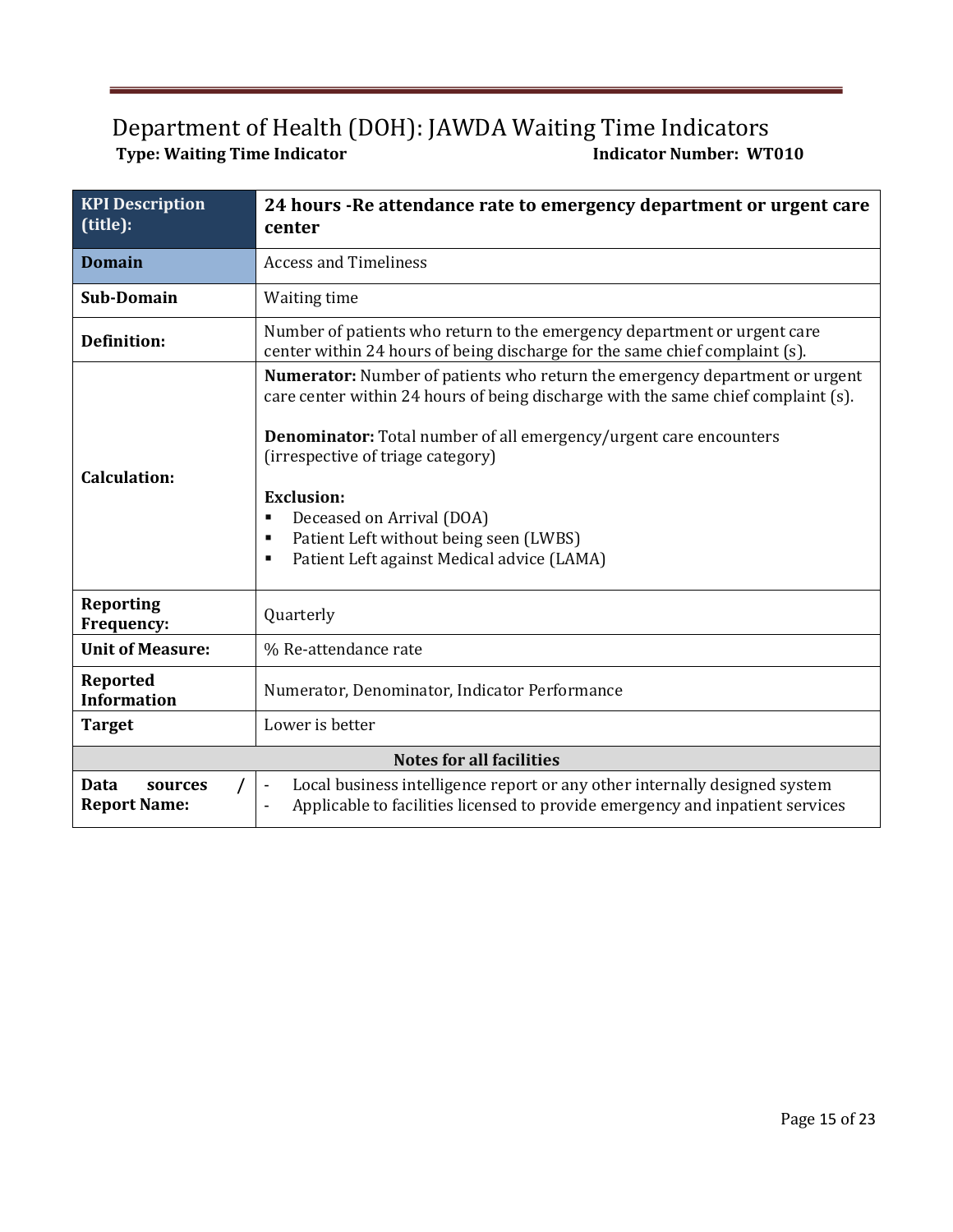| <b>KPI Description</b><br>(title):     | Left Without Being Seen (LWBS) by an emergency department or urgent care<br>doctor                                                                                                                                                                  |
|----------------------------------------|-----------------------------------------------------------------------------------------------------------------------------------------------------------------------------------------------------------------------------------------------------|
| <b>Domain</b>                          | <b>Access and Timeliness</b>                                                                                                                                                                                                                        |
| <b>Sub-Domain</b>                      | Waiting time                                                                                                                                                                                                                                        |
| Definition:                            | Percentage of patients, who chose to leave the emergency department or urgent<br>care, before an assessment by a doctor and treatment could occur.                                                                                                  |
| <b>Calculation:</b>                    | <b>Numerator:</b> Number of patients who left the emergency department or urgent<br>care without being seen by an emergency or urgent care doctor.<br><b>Denominator:</b> All emergency or urgent encounters (irrespective of triage)<br>category). |
| <b>Reporting</b><br>Frequency:         | Quarterly                                                                                                                                                                                                                                           |
| <b>Unit of Measure:</b>                | % Left without being seen (LWBS)                                                                                                                                                                                                                    |
| Reported<br><b>Information</b>         | Numerator, Denominator, Indicator Performance                                                                                                                                                                                                       |
| <b>Target</b>                          | Lower is better (3% or less)                                                                                                                                                                                                                        |
| <b>Notes for all facilities</b>        |                                                                                                                                                                                                                                                     |
| Data<br>sources<br><b>Report Name:</b> | Local business intelligence report or any other internally designed system<br>$\overline{\phantom{a}}$<br>Applicable to facilities licensed to provide emergency and inpatient services                                                             |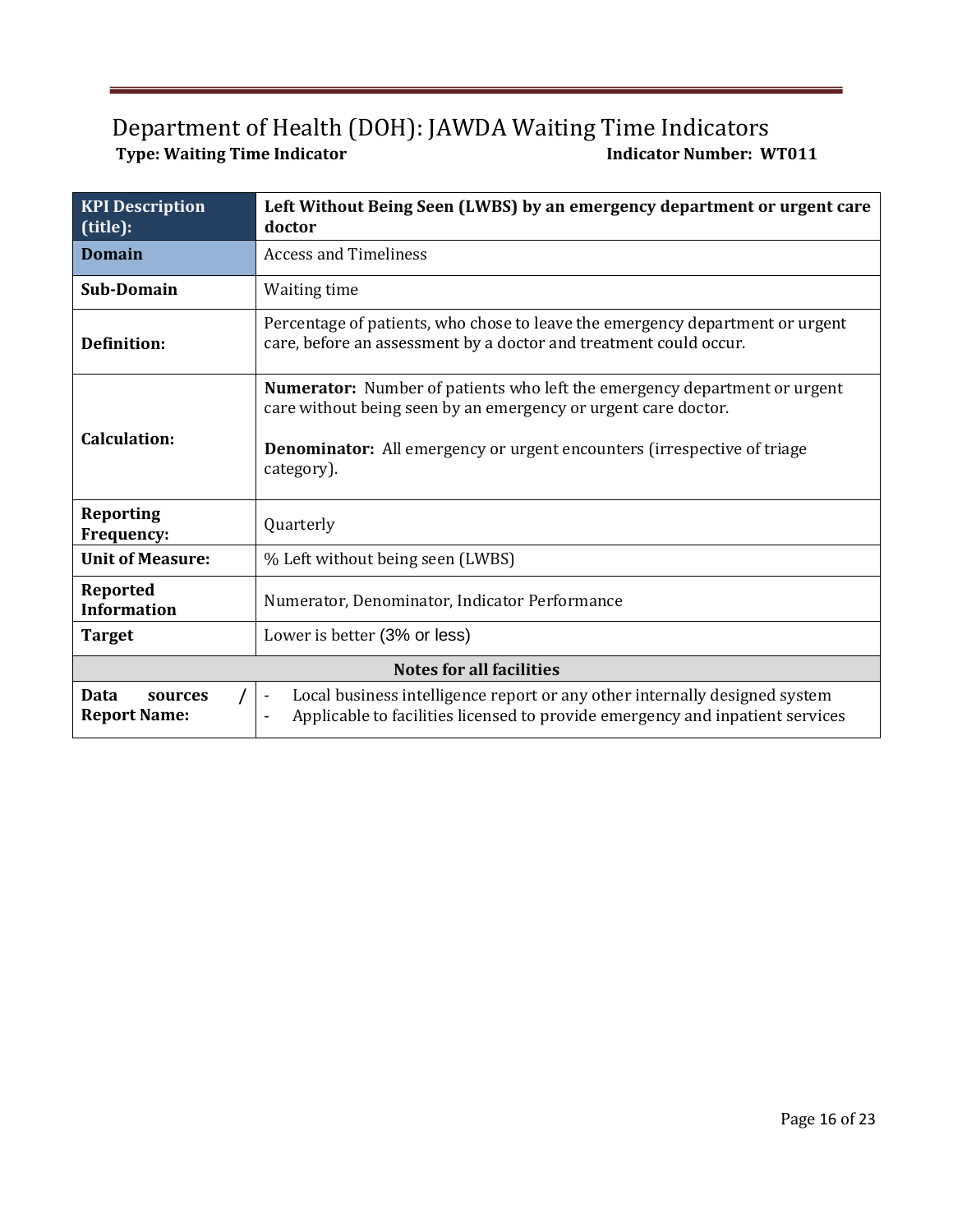| <b>KPI Description</b><br>(title):                 | <b>Doctor to Decision to Admit Time</b>                                                                                                                                                                                                                                                                                                                                                                                                                                                                            |  |
|----------------------------------------------------|--------------------------------------------------------------------------------------------------------------------------------------------------------------------------------------------------------------------------------------------------------------------------------------------------------------------------------------------------------------------------------------------------------------------------------------------------------------------------------------------------------------------|--|
| <b>Domain</b>                                      | <b>Access and Timeliness</b>                                                                                                                                                                                                                                                                                                                                                                                                                                                                                       |  |
| <b>Sub-Domain</b>                                  | Waiting time                                                                                                                                                                                                                                                                                                                                                                                                                                                                                                       |  |
| <b>Definition:</b>                                 | Number of patients admitted from the emergency department or urgent care<br>center with whom admit decision time to time of departure from the emergency<br>department or urgent care is within 60 minutes; Admission order and/or time of<br>bed request may be used as a proxy.                                                                                                                                                                                                                                  |  |
| <b>Calculation:</b>                                | Numerator: Number of patients admitted to an inpatient unit from the emergency<br>department or urgent care center, with whom admit decision time to time of<br>departure from the emergency department or urgent care center is within 60<br>minutes.<br><b>Denominator:</b> All patients admitted to the facility from the emergency<br>department or urgent care.<br><b>Denominator Exclusion:</b><br>Observation<br>Mental health patient<br>Deceased on Arrival (DOA)<br>Left without been seen<br>Discharged |  |
| <b>Reporting</b><br>Frequency:                     | Quarterly                                                                                                                                                                                                                                                                                                                                                                                                                                                                                                          |  |
| <b>Unit of Measure:</b>                            | % for performance ( <i>minutes</i> for mean, median and min. & max)                                                                                                                                                                                                                                                                                                                                                                                                                                                |  |
| <b>Reported</b><br><b>Information</b>              | Numerator, Denominator, Indicator Performance (also, mean waiting time, median<br>waiting time, min. & max. waiting time)                                                                                                                                                                                                                                                                                                                                                                                          |  |
| <b>Target</b>                                      | 90% within 60 minutes                                                                                                                                                                                                                                                                                                                                                                                                                                                                                              |  |
| <b>Notes for all facilities</b>                    |                                                                                                                                                                                                                                                                                                                                                                                                                                                                                                                    |  |
| <b>Data</b><br>sources<br>T<br><b>Report Name:</b> | <b>National Quality form (NFQ) Emergency Department Throughput Measures</b><br>$\overline{\phantom{a}}$<br>Stratification<br>Local business intelligence report or any other internally designed system<br>Applicable to facilities licensed to provide emergency and inpatient services                                                                                                                                                                                                                           |  |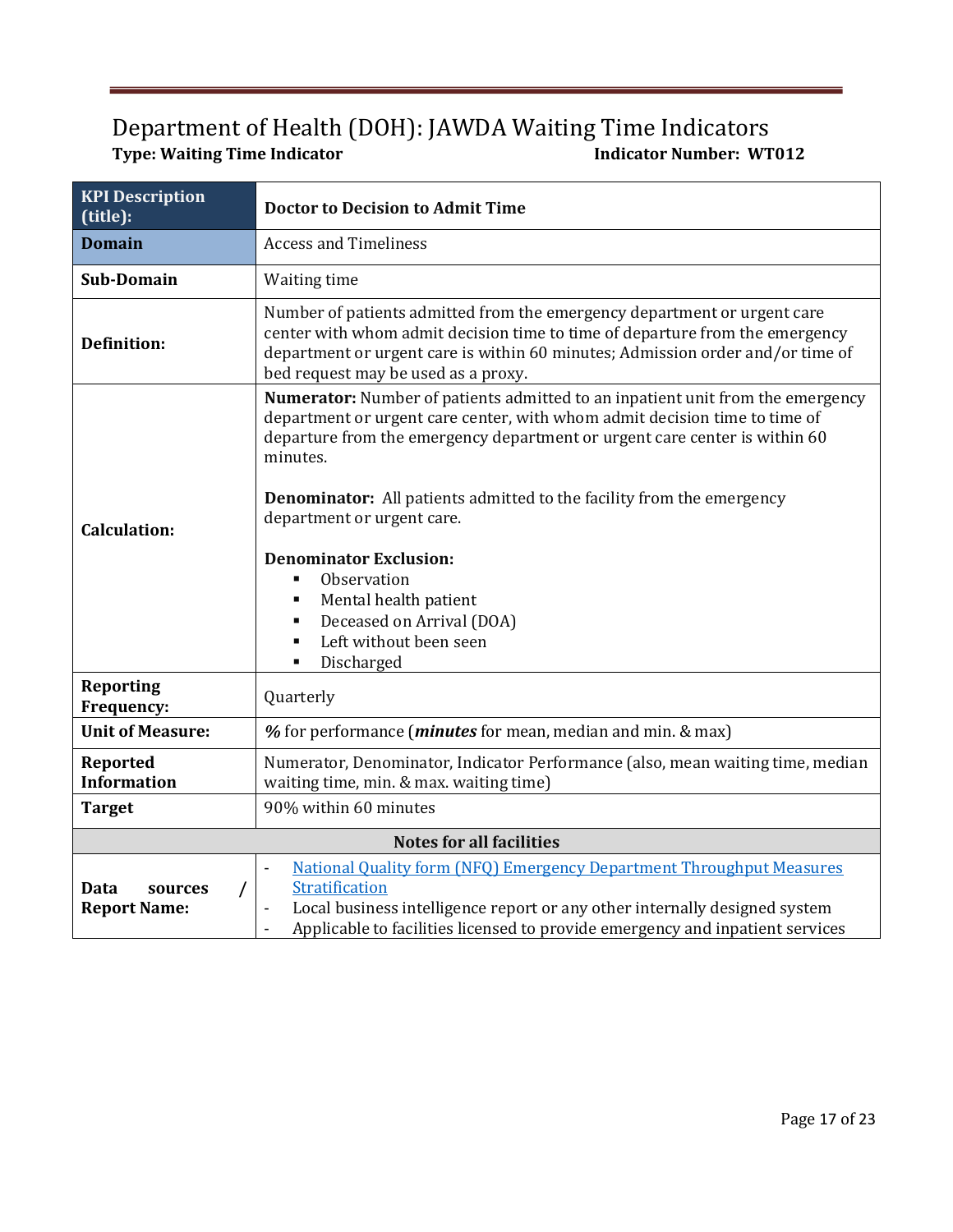| <b>KPI Description</b><br>(title):                                                                                                                                                                                                                                                                       | Percentage of emergency department or urgent care patient admitted to<br>hospital                                                                                                       |  |
|----------------------------------------------------------------------------------------------------------------------------------------------------------------------------------------------------------------------------------------------------------------------------------------------------------|-----------------------------------------------------------------------------------------------------------------------------------------------------------------------------------------|--|
| <b>Domain</b>                                                                                                                                                                                                                                                                                            | Effectiveness                                                                                                                                                                           |  |
| <b>Sub-Domain</b>                                                                                                                                                                                                                                                                                        | Inpatient admission                                                                                                                                                                     |  |
| <b>Definition:</b>                                                                                                                                                                                                                                                                                       | Percentage of emergency department or urgent care patient admitted to hospital                                                                                                          |  |
| <b>Numerator:</b> Number of patients that were admitted into hospitals.<br><b>Denominator:</b> All emergency or urgent encounters (irrespective of triage)<br>category).<br><b>Calculation:</b><br><b>Denominator Exclusion:</b><br>Deceased on Arrival (DOA)<br>п<br>Left without been seen (LWBS)<br>п |                                                                                                                                                                                         |  |
| <b>Reporting</b><br><b>Frequency:</b>                                                                                                                                                                                                                                                                    | Quarterly                                                                                                                                                                               |  |
| <b>Unit of Measure:</b>                                                                                                                                                                                                                                                                                  | Percentage                                                                                                                                                                              |  |
| <b>Target</b>                                                                                                                                                                                                                                                                                            | $< 20\%$                                                                                                                                                                                |  |
| <b>Notes for all facilities</b>                                                                                                                                                                                                                                                                          |                                                                                                                                                                                         |  |
| Data<br>sources<br><b>Report Name:</b>                                                                                                                                                                                                                                                                   | Local business intelligence report or any other internally designed system<br>$\overline{\phantom{a}}$<br>Applicable to facilities licensed to provide emergency and inpatient services |  |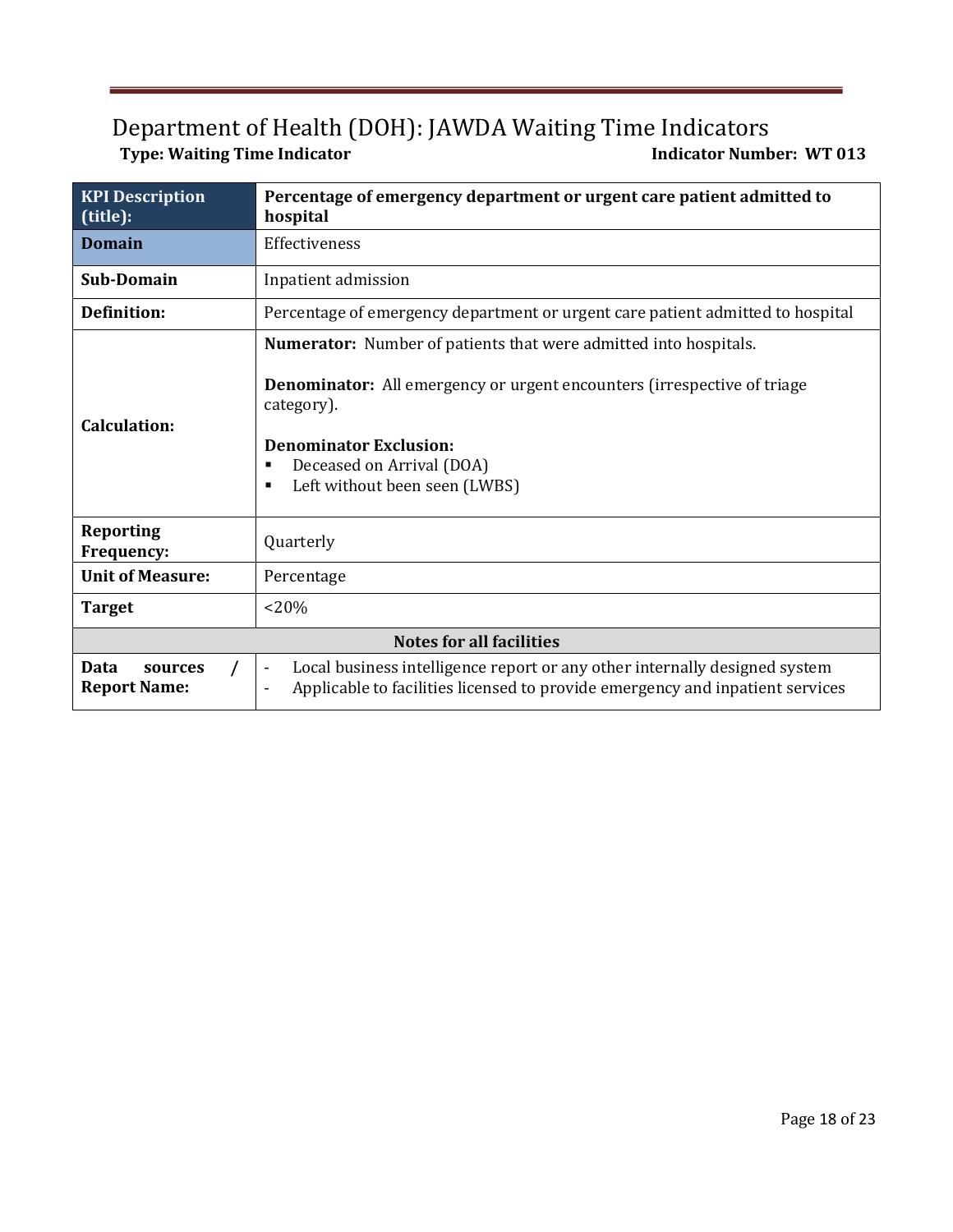# **APPENDIX A- for stroke ICD\_10 Diagnosis Codes**

|         | <b>Ischemic ICD-10 codes:</b>                                                                |
|---------|----------------------------------------------------------------------------------------------|
| Code    | <b>Shortened Description</b>                                                                 |
| 163.00  | Cerebral infarction due to thrombosis of unspecified precerebral artery                      |
| 163.011 | Cerebral infarction due to thrombosis of right vertebral artery                              |
| 163.012 | Cerebral infarction due to thrombosis of left vertebral artery                               |
| 163.019 | Cerebral infarction due to thrombosis of unspecified vertebral artery                        |
| 163.02  | Cerebral infarction due to thrombosis of basilar artery                                      |
| 163.031 | Cerebral infarction due to thrombosis of right carotid artery                                |
| 163.032 | Cerebral infarction due to thrombosis of left carotid artery                                 |
| 163.039 | Cerebral infarction due to thrombosis of unspecified carotid artery                          |
| 163.09  | Cerebral infarction due to thrombosis of other precerebral artery                            |
| 163.10  | Cerebral infarction due to embolism of unspecified precerebral artery                        |
| 163.111 | Cerebral infarction due to embolism of right vertebral artery                                |
| 163.112 | Cerebral infarction due to embolism of left vertebral artery                                 |
| 163.119 | Cerebral infarction due to embolism of unspecified vertebral artery                          |
| 163.12  | Cerebral infarction due to embolism of basilar artery                                        |
| 163.131 | Cerebral infarction due to embolism of right carotid artery                                  |
| 163.132 | Cerebral infarction due to embolism of left carotid artery                                   |
| 163.139 | Cerebral infarction due to embolism of unspecified carotid artery                            |
| 163.19  | Cerebral infarction due to embolism of other precerebral artery                              |
| 163.20  | Cerebral infarction due to unspecified occlusion or stenosis of unspecified precerebral      |
| 163.211 | Cerebral infarction due to unspecified occlusion or stenosis of right vertebral artery       |
| 163.212 | Cerebral infarction due to unspecified occlusion or stenosis of left vertebral artery        |
| 163.219 | Cerebral infarction due to unspecified occlusion or stenosis of unspecified vertebral        |
| 163.22  | Cerebral infarction due to unspecified occlusion or stenosis of basilar artery               |
| 163.231 | Cerebral infarction due to unspecified occlusion or stenosis of right carotid arteries       |
| 163.232 | Cerebral infarction due to unspecified occlusion or stenosis of left carotid arteries        |
| 163.239 | Cerebral infarction due to unspecified occlusion or stenosis of unspecified carotid arteries |
| 163.29  | Cerebral infarction due to unspecified occlusion or stenosis of other precerebral arteries   |
| 163.30  | Cerebral infarction due to thrombosis of unspecified cerebral artery                         |
| 163.311 | Cerebral infarction due to thrombosis of right middle cerebral artery                        |
| 163.312 | Cerebral infarction due to thrombosis of left middle cerebral artery                         |
| 163.319 | Cerebral infarction due to thrombosis of unspecified middle cerebral artery                  |
| 163.321 | Cerebral infarction due to thrombosis of right anterior cerebral artery                      |
| 163.322 | Cerebral infarction due to unspecified occlusion or stenosis of basilar artery               |
| 163.329 | Cerebral infarction due to thrombosis of unspecified anterior cerebral artery                |
| 163.331 | Cerebral infarction due to thrombosis of right posterior cerebral artery                     |
| 163.332 | Cerebral infarction due to thrombosis of left posterior cerebral artery                      |
| 163.339 | Cerebral infarction due to thrombosis of unspecified posterior cerebral artery               |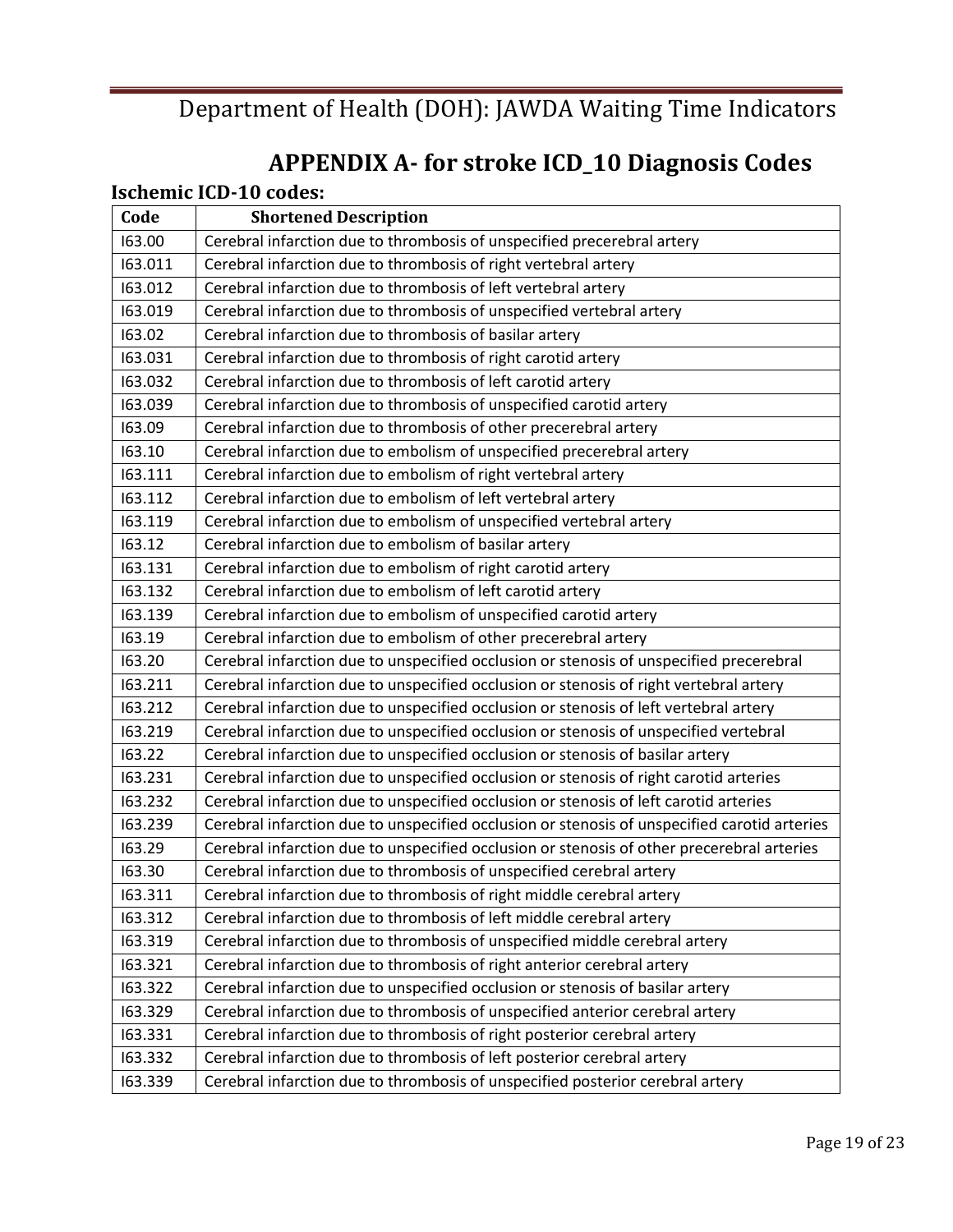| 163.341 | Cerebral infarction due to thrombosis of right cerebellar artery                              |
|---------|-----------------------------------------------------------------------------------------------|
| 163.342 | Cerebral infarction due to thrombosis of left cerebellar artery                               |
| 163.349 | Cerebral infarction due to thrombosis of unspecified cerebellar artery                        |
| 163.39  | Cerebral infarction due to thrombosis of other cerebral artery                                |
| 163.40  | Cerebral infarction due to embolism of unspecified cerebral artery                            |
| 163.411 | Cerebral infarction due to embolism of right middle cerebral artery                           |
| 163.412 | Cerebral infarction due to embolism of left middle cerebral artery                            |
| 163.419 | Cerebral infarction due to embolism of unspecified middle cerebral artery                     |
| 163.421 | Cerebral infarction due to embolism of right anterior cerebral artery                         |
| 163.422 | Cerebral infarction due to embolism of left anterior cerebral artery                          |
| 163.429 | Cerebral infarction due to embolism of unspecified anterior cerebral artery                   |
| 163.431 | Cerebral infarction due to embolism of right posterior cerebral artery                        |
| 163.432 | Cerebral infarction due to embolism of left posterior cerebral artery                         |
| 163.439 | Cerebral infarction due to embolism of unspecified posterior cerebral artery                  |
| 163.441 | Cerebral infarction due to embolism of right cerebellar artery                                |
| 163.442 | Cerebral infarction due to embolism of left cerebellar artery                                 |
| 163.449 | Cerebral infarction due to embolism of unspecified cerebellar artery                          |
| 163.50  | Cerebral infarction due to unspecified occlusion or stenosis of unspecified cerebral artery   |
| 163.511 | Cerebral infarction due to unspecified occlusion or stenosis of right middle cerebral artery  |
| 163.512 | Cerebral infarction due to unspecified occlusion or stenosis of left middle cerebral artery   |
| 163.519 | Cerebral infarction due to unspecified occlusion or stenosis of unspecified middle cerebral   |
| 163.521 | Cerebral infarction due to unspecified occlusion or stenosis of right anterior cerebral       |
| 163.522 | Cerebral infarction due to unspecified occlusion or stenosis of left anterior cerebral artery |
| 163.529 | Cerebral infarction due to unspecified occlusion or stenosis of unspecified anterior          |
| 163.531 | Cerebral infarction due to unspecified occlusion or stenosis of right posterior cerebral      |
| 163.532 | Cerebral infarction due to unspecified occlusion or stenosis of left posterior cerebral       |
| 163.539 | Cerebral infarction due to unspecified occlusion or stenosis of unspecified posterior         |
| 163.541 | Cerebral infarction due to unspecified occlusion or stenosis of right cerebellar artery       |
| 163.542 | Cerebral infarction due to unspecified occlusion or stenosis of left cerebellar artery        |
| 163.549 | Cerebral infarction due to unspecified occlusion or stenosis of unspecified cerebellar        |
| 163.59  | Cerebral infarction due to unspecified occlusion or stenosis of other cerebral artery         |
| 163.6   | Cerebral infarction due to cerebral venous thrombosis, nonpyogenic                            |
| 163.8   | Other cerebral infarction                                                                     |
| 163.9   | Cerebral infarction, unspecified                                                              |
| 163.013 | Cerebral infarction due to thrombosis of bilateral vertebral arteries                         |
| 163.033 | Cerebral infarction due to thrombosis of bilateral carotid arteries                           |
| 163.113 | Cerebral infarction due to embolism of bilateral vertebral arteries                           |
| 163.133 | Cerebral infarction due to embolism of bilateral carotid arteries                             |
| 163.213 | Cerebral infarction due to unspecified occlusion or stenosis of bilateral vertebral arteries  |
| 163.233 | Cerebral infarction due to unspecified occlusion or stenosis of bilateral carotid arteries    |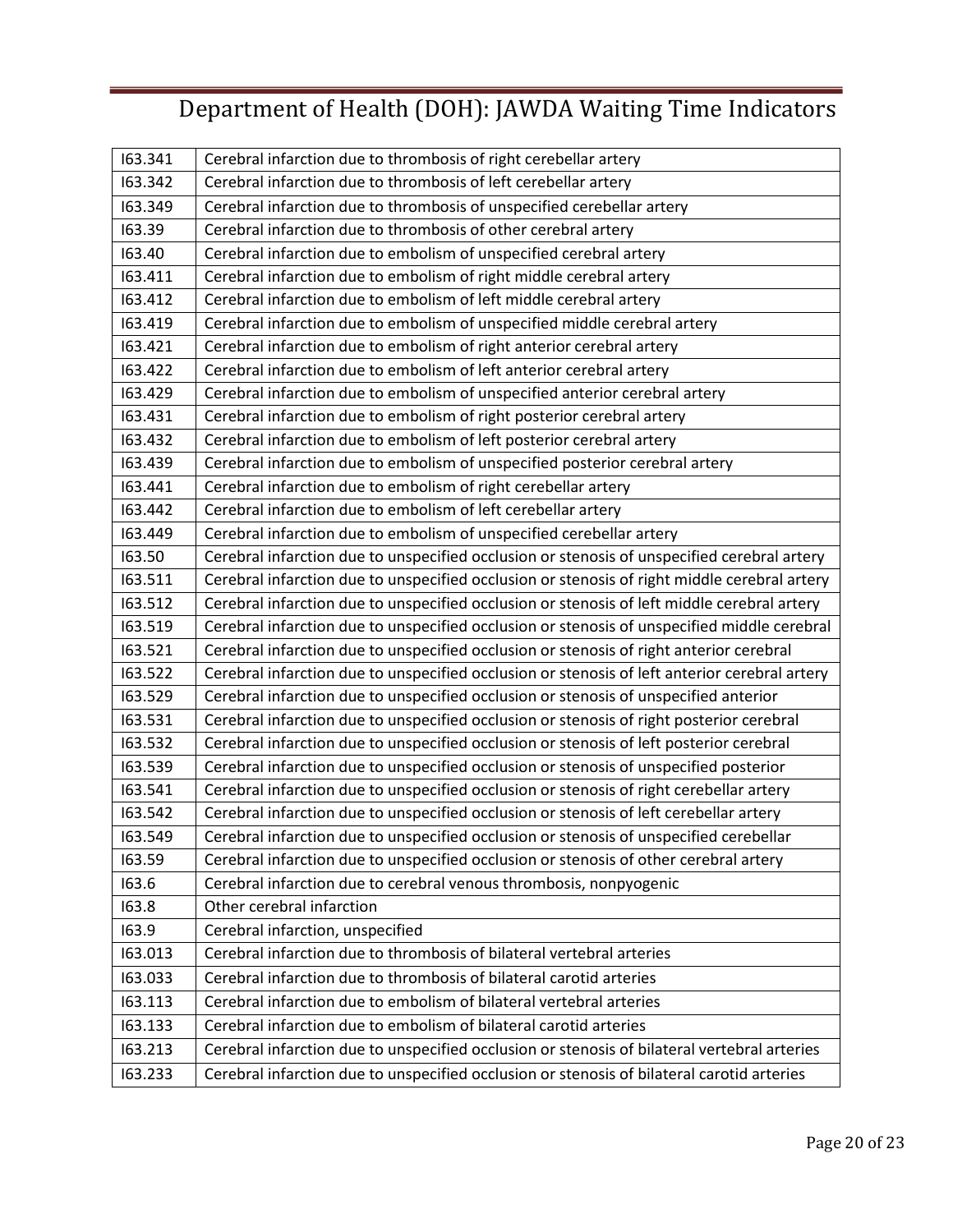| 163.313 | Cerebral infarction due to thrombosis of bilateral middle cerebral arteries                   |
|---------|-----------------------------------------------------------------------------------------------|
| 163.323 | Cerebral infarction due to thrombosis of bilateral anterior cerebral arteries                 |
| 163.333 | Cerebral infarction to thrombosis of bilateral posterior cerebral arteries                    |
| 163.343 | Cerebral infarction due to thrombosis of bilateral cerebellar arteries                        |
| 163.413 | Cerebral infarction due to embolism of bilateral middle cerebral arteries                     |
| 163.423 | Cerebral infarction due to embolism of bilateral anterior cerebral arteries                   |
| 163.433 | Cerebral infarction due to embolism of bilateral posterior cerebral arteries                  |
| 163.443 | Cerebral infarction due to embolism of bilateral cerebellar arteries                          |
| 163.49  | Cerebral infarction due to embolism of other cerebral artery                                  |
| 163.513 | Cerebral infarction due to unspecified occlusion or stenosis of bilateral middle cerebral     |
|         | arteries                                                                                      |
| 163.523 | Cerebral infarction due to unspecified occlusion or stenosis of bilateral anterior cerebral   |
|         | arteries                                                                                      |
| 163.533 | Cerebral infarction due to unspecified occlusion or stenosis of bilateral posterior cerebral  |
|         | arteries                                                                                      |
| 163.543 | Cerebral infarction due to unspecified occlusion or stenosis of bilateral cerebellar arteries |
| 163.81  | Other cerebral infarction due to occlusion or stenosis of small artery                        |
| 163.89  | Other cerebral infarction                                                                     |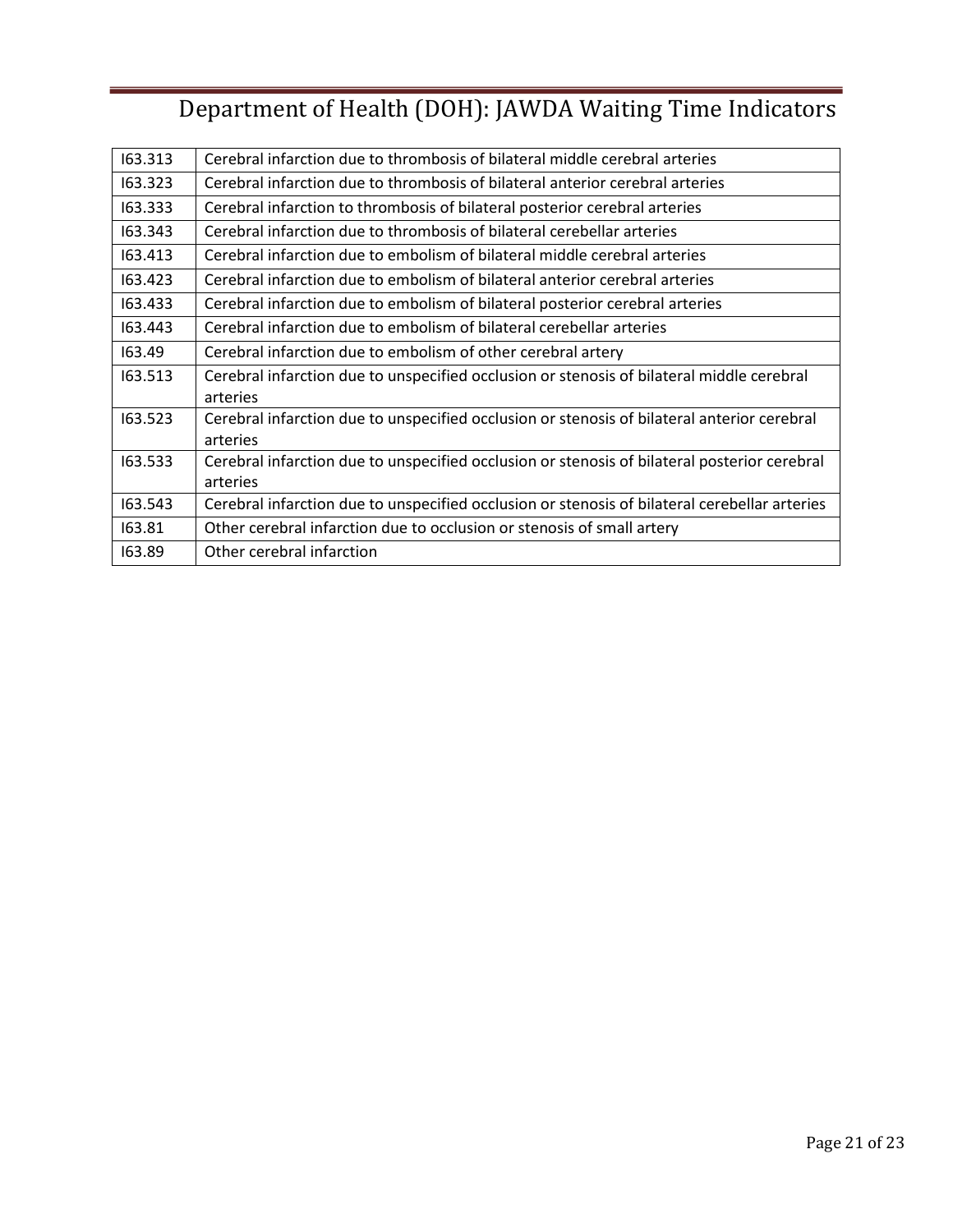### **Hemorrhagic ICD-10 codes:**

| 160.00 | Nontraumatic subarachnoid hemorrhage from unspecified carotid siphon and<br>bifurcation |
|--------|-----------------------------------------------------------------------------------------|
| 160.01 | Nontraumatic subarachnoid hemorrhage from right carotid siphon and bifurcation          |
| 160.02 | Nontraumatic subarachnoid hemorrhage from left carotid siphon and bifurcation           |
| 160.10 | Nontraumatic subarachnoid hemorrhage from unspecified middle cerebral artery            |
| 160.11 | Nontraumatic subarachnoid hemorrhage from right middle cerebral artery                  |
| 160.12 | Nontraumatic subarachnoid hemorrhage from left middle cerebral artery                   |
| 160.2  | Nontraumatic subarachnoid hemorrhage from anterior communicating artery                 |
| 160.30 | Nontraumatic subarachnoid hemorrhage from unspecified posterior communicating<br>artery |
| 160.31 | Nontraumatic subarachnoid hemorrhage from right posterior communicating artery          |
| 160.32 | Nontraumatic subarachnoid hemorrhage from left posterior communicating artery           |
| 160.4  | Nontraumatic subarachnoid hemorrhage from basilar artery                                |
| 160.50 | Nontraumatic subarachnoid hemorrhage from unspecified vertebral artery                  |
| 160.51 | Nontraumatic subarachnoid hemorrhage from right vertebral artery                        |
| 160.52 | Nontraumatic subarachnoid hemorrhage from left vertebral artery                         |
| 160.6  | Nontraumatic subarachnoid hemorrhage from other intracranial arteries                   |
| 160.7  | Nontraumatic subarachnoid hemorrhage from unspecified intracranial artery               |
| 160.8  | Other nontraumatic subarachnoid hemorrhage                                              |
| 160.9  | Nontraumatic subarachnoid hemorrhage, unspecified                                       |
| 161.0  | Nontraumatic intracerebral hemorrhage in hemisphere, subcortical                        |
| 161.1  | Nontraumatic intracerebral hemorrhage in hemisphere, cortical                           |
| 161.2  | Nontraumatic intracerebral hemorrhage in hemisphere, unspecified                        |
| 161.3  | Nontraumatic intracerebral hemorrhage in brain stem                                     |
| 161.4  | Nontraumatic intracerebral hemorrhage in cerebellum                                     |
| 161.5  | Nontraumatic intracerebral hemorrhage, intraventricular                                 |
| 161.6  | Nontraumatic intracerebral hemorrhage, multiple localized                               |
| 161.8  | Other nontraumatic intracerebral hemorrhage                                             |
| 161.9  | Non traumatic intracerebral hemorrhage, unspecified                                     |